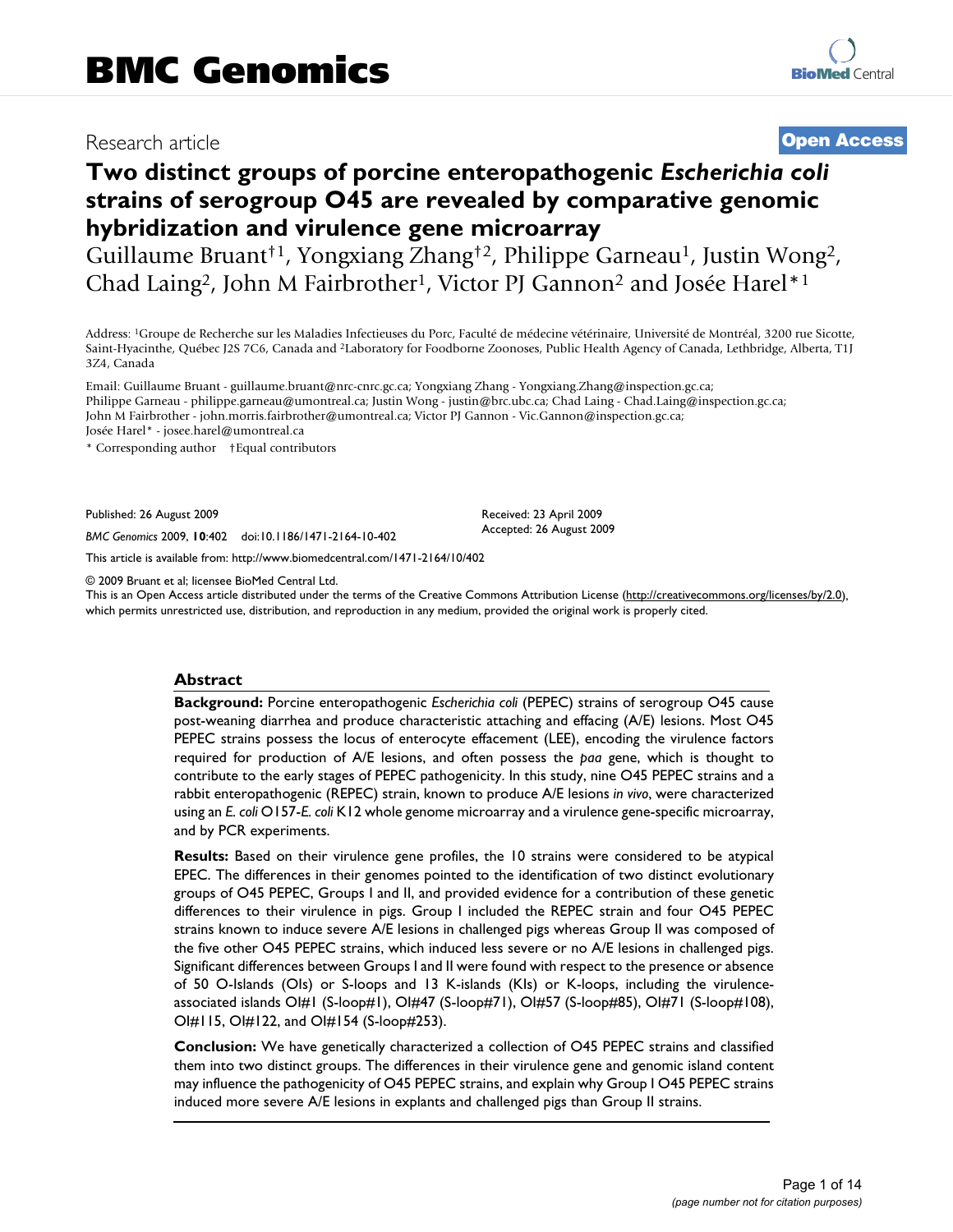# **Background**

*Escherichia coli* of serogroup O45 may be isolated both in intestinal and extraintestinal sites, although they have been only sporadically described in the latter [1-3]. On the other hand, intestinal *E. coli* strains have been more frequently identified as belonging to this serogroup. Intestinal O45 *E. coli* strains have been isolated from animals and humans and have been classified as both enterotoxigenic (ETEC) and attaching and effacing (AEEC) *E. coli*, the latter including both enterohemorrhagic (EHEC) and enteropathogenic (EPEC) *E. coli* [[4](#page-11-0)[-6\]](#page-11-1). Serogroup O45 is particularly important among porcine EPEC (PEPEC) strains which cause post-weaning diarrhea (PWD) characterized by specific attaching and effacing (A/E) lesions [7- 9]). Most O45 PEPEC strains possess the locus of enterocyte effacement (LEE) pathogenicity island, which contains virulence genes necessary for the production of A/E lesions. They also often possess the *paa* gene (for porcine A/E associated gene), which encodes a virulence factor involved in the A/E phenotype and is thought to contribute to the early stages of PEPEC pathogenicity [10]. These strains also have the ability to produce A/E lesions in experimentally inoculated newborn gnotobiotic piglets and in a homologous *in vitro* model using newborn piglet ileal explants, as well as to adhere to PK15 porcine kidney cells *in vitro* [10-14].

Genomic islands (GIs) such as LEE are regions of bacterial genomes that have been acquired by horizontal gene transfer and often contain blocks of genes that function together in specific processes. When the genomes of the two *E. coli* O157:H7 strains EDL933 and Sakai were compared with that of *E. coli* K12 strain MG1655, the GIs found to be present in strains EDL933 and Sakai but absent in strain MG1655 were named O-islands (OIs) and Sakai loops (S-loops), respectively. The GIs found to be present in *E. coli* K12 but absent from the two *E. coli* O157:H7 strains were named K-islands (KIs) and K-loops, respectively [15-17]. GIs related to the virulence of a pathogen are also referred to as pathogenicity islands (PAIs) [18]. In *E. coli* O157:H7 strain EDL933, several large OIs encode virulence or putative virulence factors. These OIs include OI#45 (S-loop#69) and OI#93 (S-loop#153) for Shiga toxin 2 and 1, respectively, OI#148 (S-loop#244) for LEE, and OI#57 (S-loop#85) for *paa* [16,17].

A recent microarray-based study has catalogued genomic alterations in a collection of *E. coli* O157:H7 strains, particularly in GIs, suggesting the existence of two dominant lineages, with characteristics that are unique to each of them [19]. Previous studies performed on various AEEC strains have also shown that, depending on their pathotype and host specificity, strains can show variations in their LEE sequences as well as in the site of insertion of LEE in the chromosome [14,20,21]. The purpose of the

present study was to examine the genotypic differences, particularly in LEE sequences and chromosomal insertion sites, and in the presence or absence of non LEE-encoded virulence factors, such as Paa, among a collection of O45 PEPEC strains which have been previously shown to induce A/E lesions in pigs. In this study, we have characterized O45 PEPEC strains using a DNA-microarray designed specifically for detection of *E. coli* virulence genes [22] and compared their genomes using comparative genomic hybridization (CGH) and PCR. We identified two distinct groups of PEPEC O45 strains, between which there were significant variations in GI content.

# **Methods**

### *Bacterial strains and preparation of genomic DNA*

Nine O45 PEPEC strains, which were isolated at the Faculté de médecine vétérinaire, Saint-Hyacinthe, Québec, Canada, from pigs with PWD [13] were used for the microarray studies (Table 1). These strains were selected based, i) on their ability to produce or not A/E lesions in challenged pigs [13] and in an homologous *ex vivo* model using newborn piglet ileal explants (data not shown), ii) and on the severity of the A/E manifestation they produced [13] (Table 1). Because of its genetic and phenotypic similarities with the O45 PEPEC strains [23], the O103 rabbit EPEC (REPEC) strain E22, provided by Eric Oswald (INRA, Toulouse, France) [24,25], was included in the study. Five *E. coli* reference strains were used as controls in PCR experiments: the two O157:H7 *E. coli* strains EDL933 and Sakai, the K12 strain MG1655, the uropathogenic (UPEC) strain CFT073 and the REPEC strain RDEC-1.

For DNA preparations, strains were grown overnight in 45 mL of Brain-Heart-Infusion (BHI) broth at 37°C. The cultures were centrifuged at 8000 rpm for 10 minutes and the pellet was dissolved in 15 mL of 10 mM NaCl, 20 mM Tris-HCl (pH 8.0), 1 mM EDTA, 100 μg/mL proteinase K and 0.5% SDS. This suspension was incubated at 50°C for 2 h and DNA was extracted with an equal volume of phenol:chloroform:isoamyl alcohol (25:24:1). Following centrifugation for 10 min at 8000 rpm, the upper phase was removed and precipitated by adding 0.1 volume of 3 M NaOAc (pH 5.2) and 2 volumes of 99% ethanol. The DNA precipitate was then spooled out of the solution using a sterile glass rod, washed with 70% ethanol, and dissolved in 5 mL of TE (10 mM Tris-HCl, 1 mM EDTA, pH 8.0) buffer.

### **E. coli** *DNA microarrays*

For the whole genome microarray (named *E. coli* O157:H7 microarray), Corning Ultra-Gap II slides (Corning, Acton, MA) were spotted with the MWG *E. coli* O157:H7 array set (MWG Biotech). The MWG array set consists of 6167 50-mer oligonucleotides covering the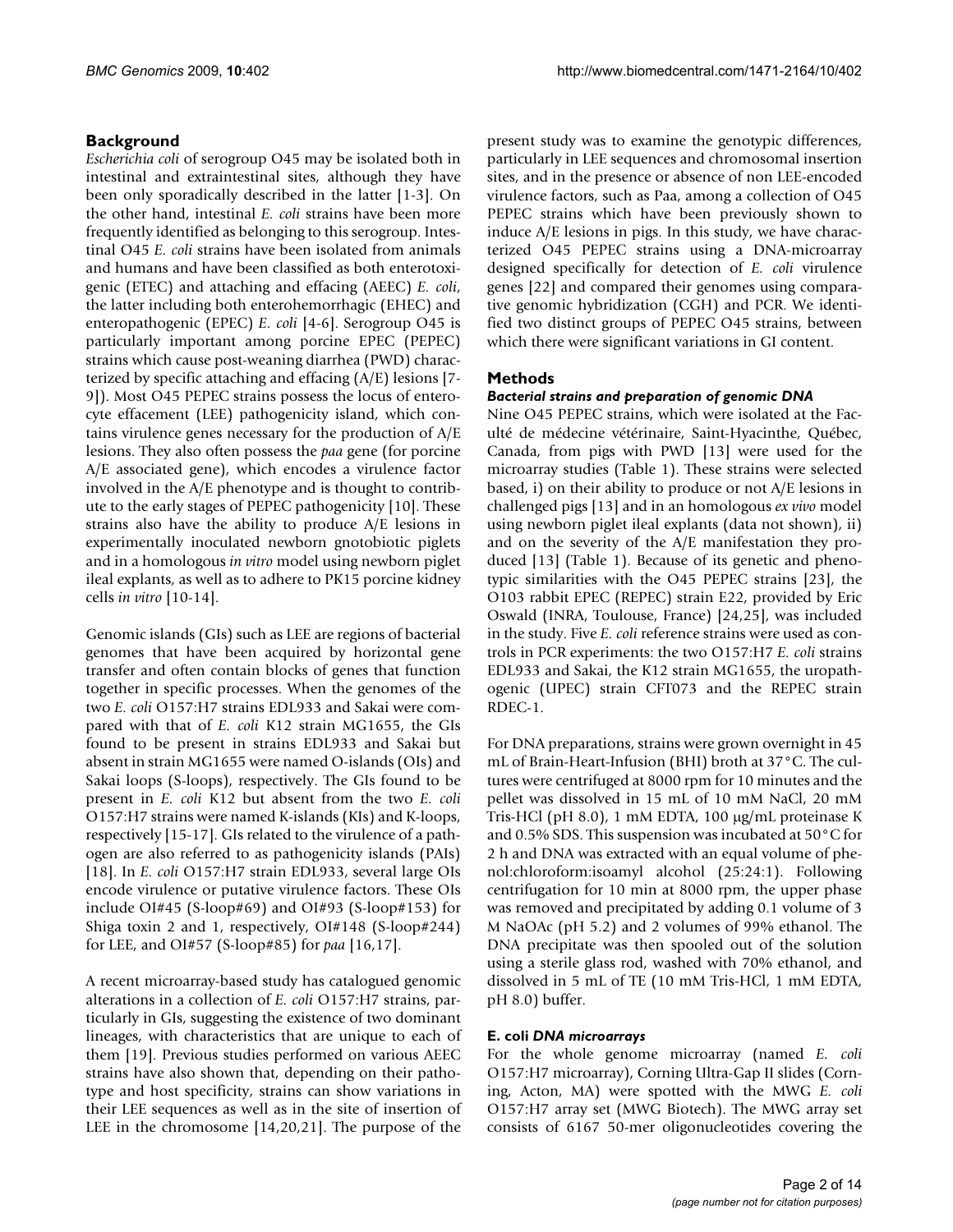| <b>Namea</b>                   | Serogroup | Origin | $A/E$ lesions in explants <sup>b</sup> | A/E lesions in challenged piglets <sup>c</sup> |                  |                                  |  |  |
|--------------------------------|-----------|--------|----------------------------------------|------------------------------------------------|------------------|----------------------------------|--|--|
|                                |           |        |                                        | Extent <sup>d</sup>                            | Sitee            | <b>Inflammation</b> <sup>f</sup> |  |  |
| E22s                           | O103:H2   | Rabbit | ND.                                    | ND.<br>ND.                                     |                  | <b>ND</b>                        |  |  |
| ECLI001 (86-1390)              | O45:KE65  | Pig    | $\ddot{}$                              | $I/Ce/C-P/C-D$                                 | S                |                                  |  |  |
| ECL2004 (81-4420)              | O45:KE65  | Pig    | $\ddot{}$                              | $++++$                                         | $I/Ce/C-PIC-D$   |                                  |  |  |
| ECL2017 (86-4220)              | O45:KE65  | Pig    | $\ddot{}$                              | $^{+++}$                                       | $I/Ce/C-PIC-D$   | M                                |  |  |
| ECL2033 (91-19-172)            | O45:KE65  | Pig    | $\ddot{}$                              | $++++$                                         | $I/Ce/C-PIC-D$   |                                  |  |  |
| ECL2019 (88-1861)              | O45:KE65  | Pig    |                                        |                                                |                  |                                  |  |  |
| ECL2020 (88-4299)              | O45:KE65  | Pig    | $\ddot{}$                              | $++$                                           | $C-P/C-D$        |                                  |  |  |
| ECL2027 (89-56-196)            | O45:KE65  | Pig    |                                        |                                                |                  |                                  |  |  |
| ECL2076 <sup>h</sup> (87-4725) | O45:KE65  | Pig    | $\ddot{}$                              |                                                |                  |                                  |  |  |
| ECL2078 (83-2315)              | O45:KE65  | Pig    | $\ddot{}$                              | $^{++}$                                        | $D/I/Ce/C-PIC-D$ |                                  |  |  |

**Table 1: Characteristics of O45 PEPEC strains and REPEC strain E22 used in this study.**

a Former names used in a previous study by Zhu *et al*. [13] are indicated in parentheses.

b Unpublished data from studies performed in our laboratory. +, strain tested produced A/E lesions in explants; -, no lesion observed; ND, not determined.

c Data from a previous study by Zhu *et al*. [13].

d ++++, extensive bacterial colonization and severe effacement of microvilli; +++, large areas of bacterial colonization and heavy effacement; ++, focal lesions; +, small scattered focal lesions; -, no lesions observed; ND, not determined.

e A/E lesions were observed in duodenum (D), ileum (I), cecum (Ce), proximal colon (C-P), and distal colon (C-D); ND, not determined.

f L, light inflammatory response; M, mild inflammatory response; S, severe inflammatory response; -, no inflammatory response; ND, not determined.

g REPEC reference strain [24,25].

h Strain ECL2076 produced A/E lesions in explants but was not included in the study by Zhu *et al*. [13].

whole genomes of *E. coli* K-12 strain MG1655 [15] and *E. coli* O157:H7 strains Sakai (RIMD 0509952) [16] and EDL933 (ATCC700927) [17].

#### *Microarray hybridizations*

The *E. coli* virulence microarray used in this study was derived from the one previously developed by Bruant *et al*. and included 315 70-mer oligonucleotides specific for 189 *E. coli* virulence or putative virulence genes or markers found in various intestinal and extraintestinal *E. coli* strains of all known pathotypes [22]. Probes were specific for genes encoding adhesins; toxins; bacteriocins; antiaggregative factors; autotransporters; capsular, flagellar, and somatic antigens; hemolysins; invasins; iron acquisition systems or transport proteins; and outer membrane proteins, as well as other genes recently shown to be associated with virulence in *E. coli*. This microarray also detected genetic variants of particular genes, such as the intimin-encoding gene *eae* (variants alpha, alpha2, beta, beta2, delta, epsilon, epsilon2, eta, gamma, gamma2, iota, iota2, lambda, mu, nu, pi, xi, and zeta), *espA* (variants *espA1*, *espA2*, and *espA3*), *espB* (variants *espB1*, *espB2*, and *espB3*), and *tir* (variants *tir-1*, *tir-2*, and *tir-3*) from the LEE. Oligonucleotides specific for three variants of the major fimbrial subunit of the long polar fimbria (LPF) encoding gene *lpfA* were also included. These were based on sequences from the *lpfA* genes of EPEC strains of serogroup O113 (lpfA<sub>O113</sub>), OI#141 from *E. coli* of serotype O157:H7 (*lpfA1*), and REPEC strains and *E. coli* of serogroup O26 ( $lpfA_{R141}$ ).

Prior to *E. coli* O157:H7 microarray hybridization, each array was pre-hybridized at  $50^{\circ}$ C in a solution of  $5 \times$  SSC, 0.1% SDS and 0.1% BSA for 1 h. Following this step, arrays were washed completely in  $dH_2O$ , rinsed with isopropanol, and then centrifuged and dried. For hybridization, 5 μg of test genomic DNA were digested with *Eco*RV and *Pst*I restriction enzymes, 3 μg of which were labeled with ULYSIS Alexa Fluor 647 dye (Invitrogen, Burlington, ON). Genomic DNA from strains MG1655, Sakai and EDL933 was digested in an analogous fashion, and 1 μg of the preparation from each strain was combined and labeled with Alexa Fluor 546 dye (Invitrogen, Burlington, ON). This labeled genomic DNA mixture was then used as a reference for all hybridizations. Unincorporated dye was removed using Qiaquick PCR purification kits (Qiagen, Mississauga, ON), according to the manufacturer's instructions, and DNA was eluted in 30  $\mu$ l of 0.1  $\times$  TE buffer. Labeled DNA was vacuum-dried and resuspended in 20  $\mu$ l of dH<sub>2</sub>O. A 70  $\mu$ l hybridization solution consisting of 30% formamide,  $5 \times$  SSC, 0.1% SDS, 0.1 mg/ml sonicated Salmon sperm DNA, and equal amounts of test and reference labeled DNAs, each containing at least 30 pmol of incorporated dye, was denatured at 95°C for 5 min and briefly centrifuged to collect all the contents. DNA preparations were then hybridized overnight (16 h) at 42°C. After hybridization, arrays were washed according to the modified Corning method (Corning). Arrays were then scanned with a GenePix 4000B scanner (Axon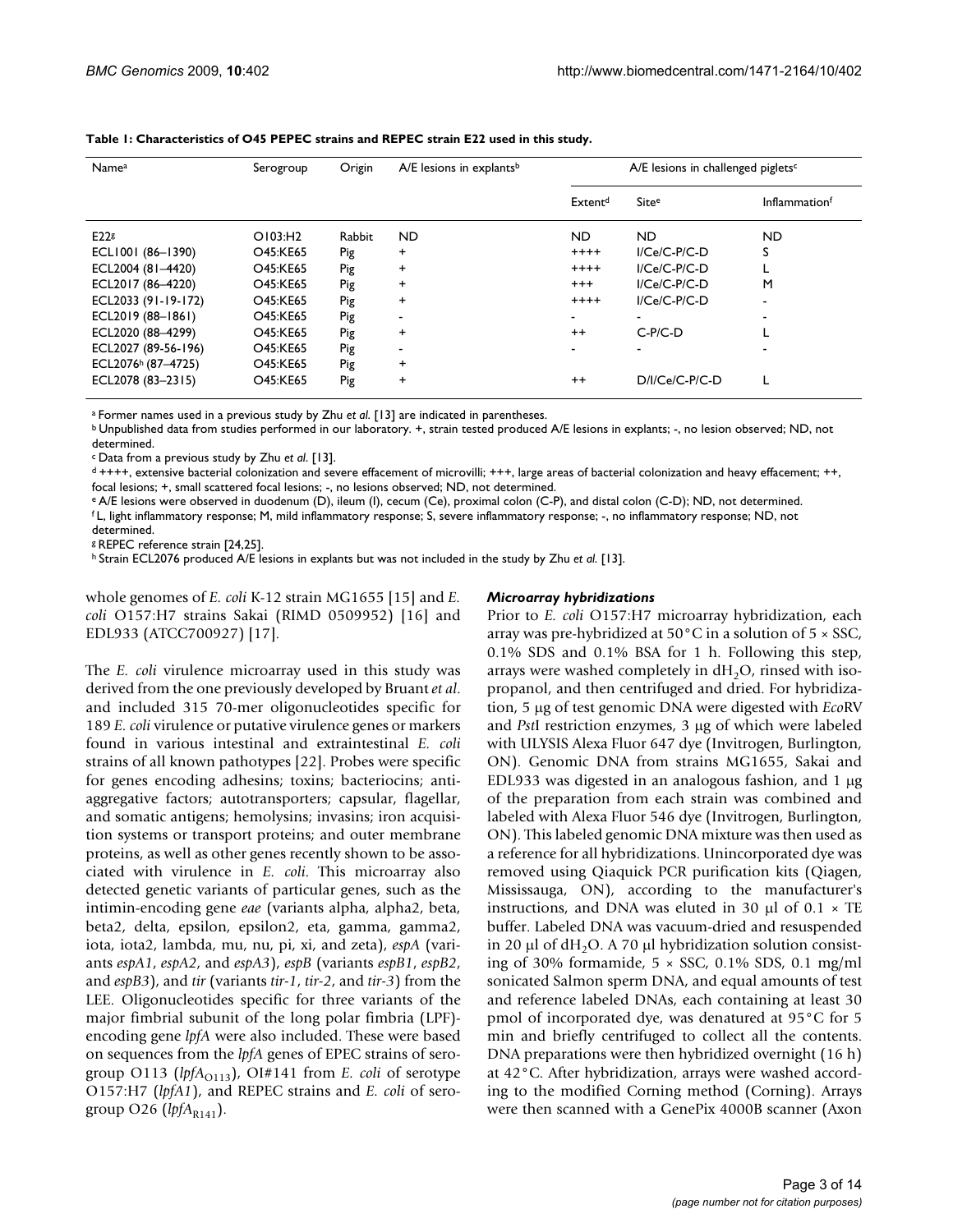Instruments, Redwood City, CA) and processed using GenePix Pro 5.0. Two slides were hybridized per strain with a dye-swap repeat per slide.

Hybridizations on *E. coli* virulence microarrays were performed as described previously [22]. Arrays were scanned with a ScanArray® Lite fluorescent microarray analysis system (Canberra-Packard Canada, Montreal, Quebec) and acquisition and quantification of fluorescent spot intensities were performed using the ScanArray Express® software version 2.1 (Perkin-Elmer, Foster City, CA, USA).

#### *Microarray data analysis*

Data obtained from *E. coli* O157:H7 microarrays were normalized using the Ratio-based and Lowess methods in Acuity 3.1 (Axon instruments) before analysis. The normalized data for all strains were converted into  $log<sub>2</sub>$  (Fluor 647/Fluor 546) in Acuity 3.1 and subsequently analyzed in Microsoft Excel. Control, blank, and test spots with a mean intensity below that of the mean of all negative controls were removed from the analysis. The arithmetic mean of the remaining spots across the four duplicates was calculated to construct the dataset. GACK (for Genomotyping Analysis by Charles Kim) [26], was used to generate a cut-off value determining the presence or absence of genes, and a dendrogam using the Euclidean distance metric with average linkage was created with tMEV v4.1 [27].

For the data obtained from *E. coli* virulence microarrays, the local background was subtracted from the recorded spot intensities. The median value of each set of triplicate spotted oligonucleotides was then compared to the median value of the negative control spots present on the array. Oligonucleotides with a signal-to-noise fluorescence ratio greater than 2.0 were considered as positive.

#### *Microarray data accession number*

The microarray data have been deposited in NCBI's Gene Expression Omnibus (GEO accession number GSE17036) [http://www.ncbi.nlm.nih.gov/projects/geo/.](http://www.ncbi.nlm.nih.gov/projects/geo/)

### *PCR experiments*

PCR experiments were performed for the nine O45 PEPEC strains and the REPEC strain E22 to determine the localization in their chromosome of the LEE and of the OI#122, as well as the integrity of the OI#122 and of the secondary type III secretion system gene cluster designated ETT2 (for *E. coli* type III secretion 2). All PCR experiments were performed as described in previous studies carried out on the LEE, OI#122 and ETT2 gene clusters (Additional file 1: Table S1 [21,23,28-31]).

PCR experiments were also performed for *nleA* and *nleC* genes. The pairs of primers used were nleA-F (ACCG- CAATCCGAATTACCTC) – nleA-R (TCCATTGCGCG-TATATCAGC) and ECs1812F (CTGTCCAACAGGGATAC) – ECs1812R (CCGCAATCCGAATTACC) for *nleA*, and nleC-F (AAGTGTAATACGCGCCGTCC) – nleC-R (ATCAGGACTCGCCTCATATC) and ECs0847F (CCCATT-GCTCCTAATCG) – ECs0847R (CAGCGGAATACTCT-GTG) for *nleC*. The conditions for amplifications were an initial denaturation of 95°C for 5 min, followed by 30 cycles of 95°C for 30 s; 55°C for 30 s; 72°C for 80 s and a final elongation of 72°C for 10 min.

### **Results**

#### *Characterization of O45 PEPEC strains using the* **E. coli**  *virulence microarray*

All O45 PEPEC strains and the REPEC strain E22 were characterized using the *E. coli* virulence microarray described previously, which includes probes targeting virulence genes generally found in AEEC but also virulence genes from the other *E. coli* virotypes [22]. All strains possessed their own specific virulence gene profile but were all classified as atypical EPEC (Additional file 2: Table S2 [32]). They all possessed the LEE genes and shared the same LEE profile: *eae(*β*)* – *espA* group I – *espB* group III – *tir* group I. In addition, each strain lacked the Shiga toxin 2 encoding genes *stx2A* and *stx2B*, as well as the bundle forming pili (BFP) encoding gene *bfpA* and the *E. coli* adherence factor (EAF) virulence plasmid marker *eaf*. Remarkably, all O45 PEPEC strains and REPEC strain E22, although *stx1A*-negative, gave a positive hybridization for the *stx1B* gene, which encodes the B subunit of EHEC Shiga-like toxin 1 and which is generally absent in EPEC strains. However, the presence of the *stx1B* gene was not confirmed in PCR experiments (data not shown).

The *E. coli* strains could be classified into two distinct groups according to their virulence gene pattern (Additional file 2: Table S2 [32]). Group I included the four PEPEC strains ECL1001, ECL2004, ECL2017, and ECL2033, and REPEC strain E22. Group II included the five other PEPEC strains ECL2019, ECL2020, ECL2027, ECL2076, and ECL2078. Results obtained with the *E. coli* virulence microarray identified 19 virulence genes that showed a non-random distribution between Group I and Group II strains (Additional file 2: Table S2 [32]). Genes *b1121* (encoding a hypothetical protein YcfZ), *set* (encoding a probable enterotoxin, also named *ent*), *tspE4.C2* (an anonymous fragment), *efa1* (encoding the EHEC factor for adherence Efa1), and *paa* were present in all Group I strains, including REPEC strain E22, but absent from all Group II strains. The temperature sensitive hemagglutinin encoding gene *tsh*, the yersiniabactin-related genes *fyuA*, *irp1* and *irp2*, as well as the PAI-associated gene *malX* were present in all O45 PEPEC strains from Group I but in neither REPEC strain E22 nor Group II strains. The heat-stable enterotoxin encoding gene *astA* was present in all O45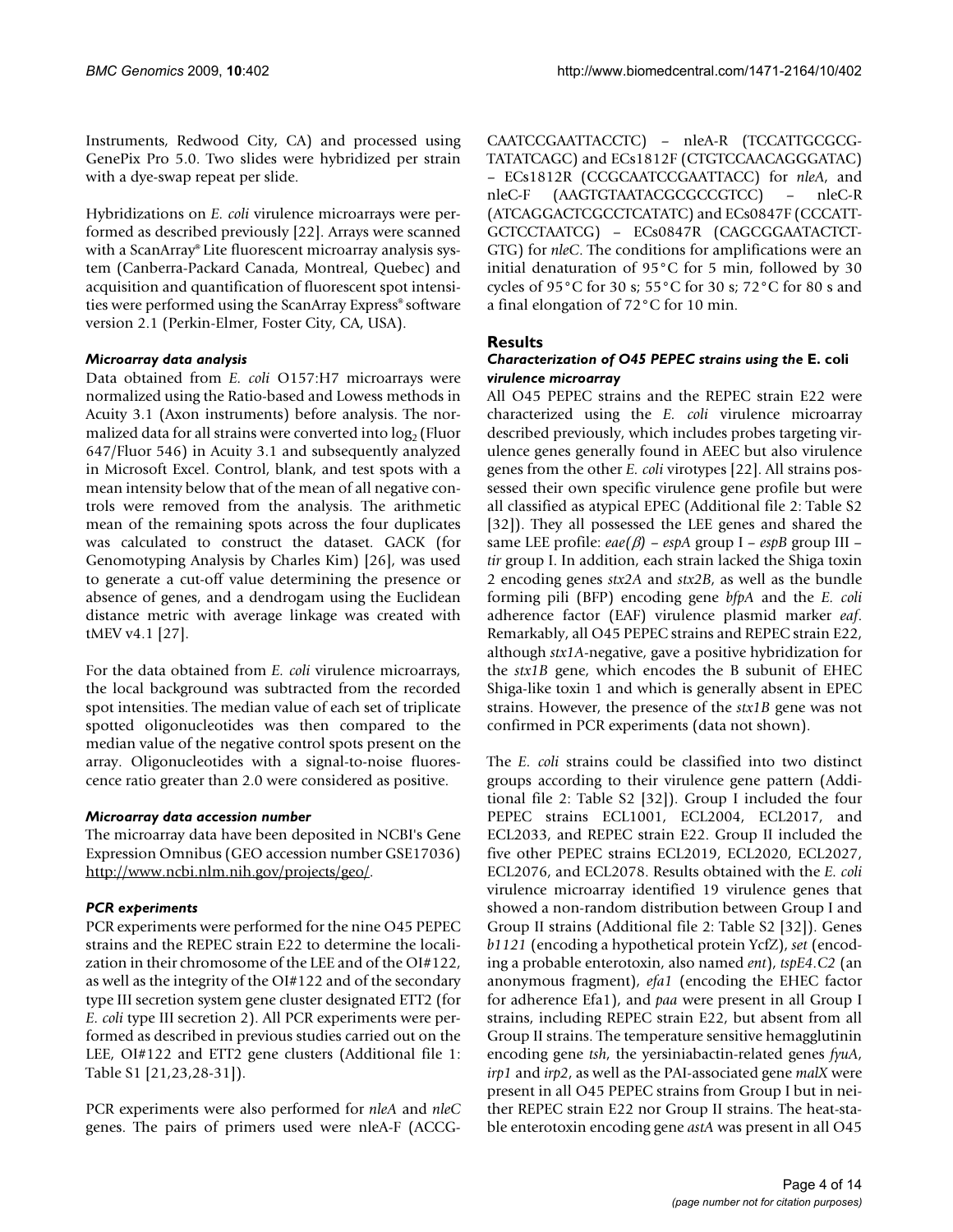PEPEC Group I strains and in Group II strain ECL2020 but absent from all other Group II strains and REPEC strain E<sub>22</sub>.

The genes *aidaI* (encoding the Adhesin Involved in *E. coli* Diffuse Adherence), *chuA* (an iron related gene), *ECs1282* (encoding a probable filamentous hemagglutinin-like protein), *rtx* (encoding a putative RTX family exoprotein), and *yjaA* (encoding a hypothetical protein) were present in all Group II strains but absent from Group I strains, including REPEC strain E22. The gene *fepC* (encoding a ferric enterobactin transport ATP-binding protein) was present in three Group II strains (ECL2019, ECL2078 and ECL2027) but absent from all other strains.

In addition, Group I and Group II strains possessed different variants of the *fliC* (encoding the flagellin major subunit) and *lpfA* genes. O45 PEPEC strains from Group I, including REPEC strain E22, possessed the *fliC* variant *flmA54*, whereas Group II strains possessed the *fliC* gene. Group I strains also possessed the  $lpfA_{O113}$  and  $lpfA_{R141}$ variants, whereas REPEC strain E22 only possessed the *lpfA*<sub>R141</sub> variant, and Group II strains possessed the *lpfA1* variant.

Previous phylogenetic analyses have shown that most *E. coli* strains belonged to the four main phylogenetic groups A, B1, B2, and D. Whereas extraintestinal *E. coli* strains belong mainly to groups B2 and D, most commensal and

diarrheogenic strains belong to group A and group B1 [33]. Determination of the phylogenetic groups of the O45 PEPEC strains and REPEC strain E22 was based on the presence or absence of the two genes *chuA* and *yjaA*, and the DNA fragment *tspE4.C2*, as described by Clermont *et al*. [32]. All Group I strains including REPEC strain E22 were classified in phylogenetic group B1 and all Group II strains were classified in phylogenetic group B2.

# *CGH-Genomotyping of PEPEC strains*

The CGH-based genomotyping analysis of the nine O45 PEPEC strains and the REPEC strain E22 led to their classification into two distinct groups in the same distribution as observed by the *E. coli* virulence microarray. A dendrogram based on the analysis of the CGH data for O45 PEPEC strains and REPEC strain E22, as well as for the two O157:H7 strains Sakai and EDL933 is presented in Figure 1. The distribution of GIs in O45 PEPEC strains and REPEC strain E22 was investigated by analysis of the CGH data. Since the microarray used for CGH was not an EPECspecific microarray and was composed of oligonucleotide probes specific for genome sequences of O157:H7 EHEC and K12 strains, it was not possible to investigate all the GIs in O45 PEPEC strains. The divergences in GIs observed by CGH could thus indicate either the absence of particular genes or the presence of different variants of these genes. As shown in Table 2, 63 GIs (islands or loops) were found to be significantly different between Group I and Group II strains. Among these 63 GIs, 13 were KIs or



### Figure 1

**CGH-based genomotyping of the O45 PEPEC strains**. The nine O45 PEPEC strains and the REPEC strain E22 were classified in two distinct groups by CGH-based genomotyping, in the same distribution as observed by the *E. coli* virulence microarray (Groups I and II). The O157:H7 strains Sakai and EDL933 were used as controls. The tree was constructed with tMEV v4.1 and viewed in SplitsTree 4.1 [27] by using the Euclidean distance, average linkage algorithm and 1,000 bootstrap rep-Example 2020<br>
Figure 1<br>
CGH-based genomotyping of the O45 PEPEC strains. The nine O45 PEPEC strains and the REP<br>
classified in two distinct groups by CGH-based genomotyping, in the same distribution as observed by t<br>
micro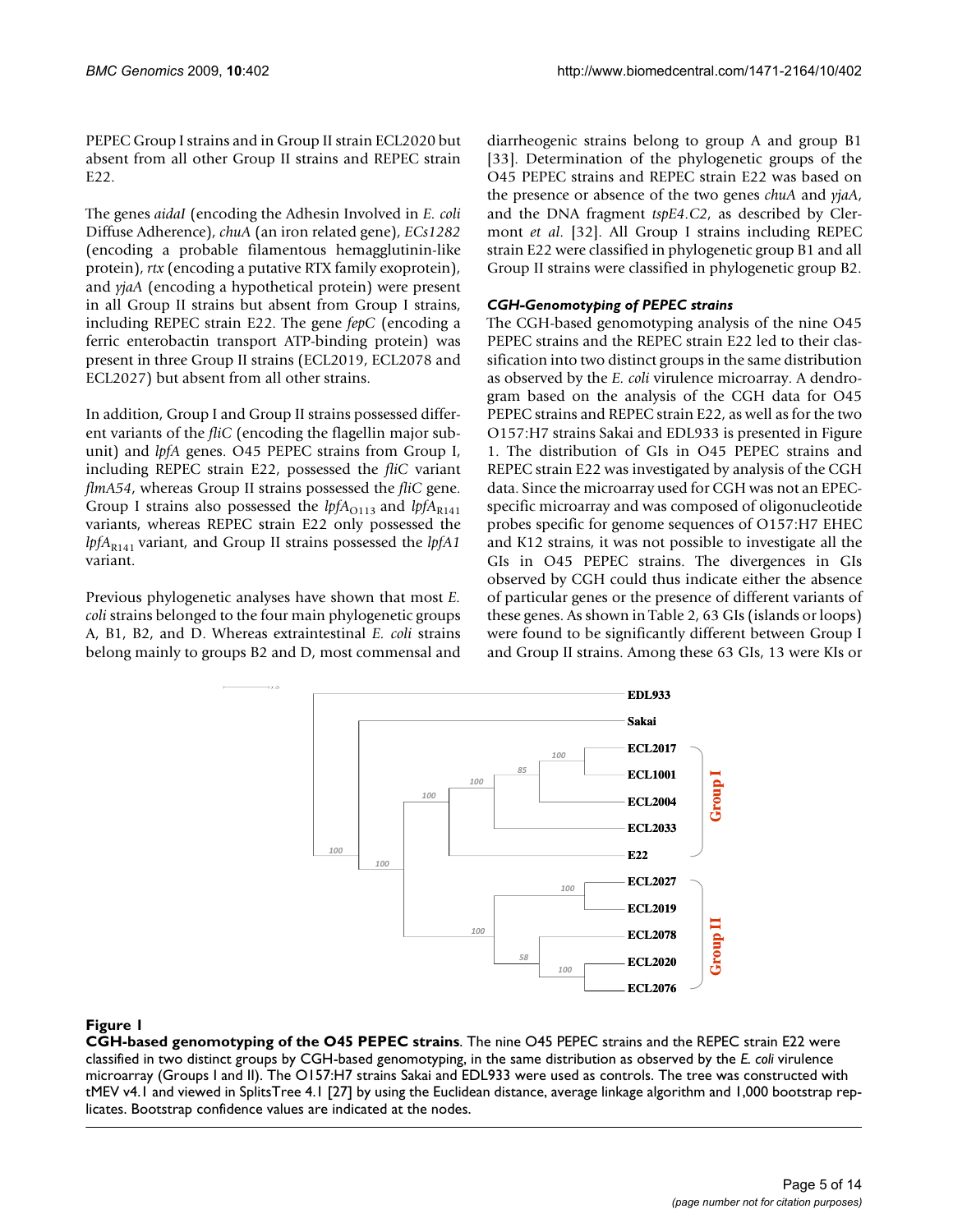#### K-Loop K-island O-island S-loop Group l<sup>a</sup> Group Il<sup>a</sup> Notable function of this Island or Loop OI#1 S-loop#1 - + putative fimbrial chaperone and protein OI#2 S-loop#3 - + CcdA-like protein, CcdB-like protein OI#7 S-loop#14 +/- - VgrG protein OI#9 S-loop#17 - + putative transcriptional regulator, transport protein OI#11 S-loop#19 - + putative transcriptional regulator<br>OI#14 S-loop#23 - + putative invertase, hypothetical p OI#14 S-loop#23 - + putative invertase, hypothetical protein<br>OI#15 S-loop#24 + - Aida-I, adhesin-like protein S-loop#24 + - - Aida-I, adhesin-like protein OI#19 S-loop#30 - + hypothetical protein OI#20 S-loop#31 - + putative sensor histidine protein kinase OI#24 S-loop#37 - + hypothetical protein OI#25 S-loop#38 - + hypothetical protein OI#26 S-loop#39 - + hypothetical protein OI#28 S-loop#42 - + putative outer membrane transport protein OI#29 S-loop#43 - + adhesin/invasin-like protein OI#30 S-loop#44 +/-<br>S-loop#51 - + putative fimbrial-like S-loop#51 - + putative fimbrial-like protein OI#35 S-loop#52 - + putative transcription regulator<br>OI#37 S-loop#57 - + hypothetical protein OI#37 S-loop#57 - + hypothetical protein<br>OI#41 S-loop#61 - + hypothetical protein OI#41 S-loop#61 - + hypothetical protein OI#47 S-loop#71 - + hemagglutinin/hemolysin-related protein OI#50 +/- - putative antirepressor of prophage CP-933N OI#51 S-loop#78 +/- - - putative single stranded DNA-binding protein S-loop#85 + - - putative regulatory protein OI#52 S-loop#108 + - putative phage tail protein OI#52 S-loop#153 + - putative host specificity protein<br>OI#57 S-loop#85 + - virulence factor Paa OI#57 S-loop#85 + - virulence factor Paa OI#65 S-loop#99 + - - VgrE protein<br>OI#70 S-loop#87 - + - putative trans OI#70 S-loop#87 - + putative transcription regulatory protein OI#71 S-loop#108 +/- - BfpT-regulated chaperone-like protein OI#76 S-loop#119 +/-<br>
putative transcriptional regulator OI#91 + - unknown function OI#106 - + putative polyferredoxin OI#115 - + TTSS or ETT2<br>OI#120 + - hypothetical lip - hypothetical lipoprotein OI#122  $+/-$  - putative adherence factor, putative enterotoxin<br>OI#123 - + +/- putative ABC-type iron-siderophore transport s OI#123 - +/- putative ABC-type iron-siderophore transport system OI#130 - + leader peptidase HopD OI#132 - + hypothetical protein OI#134 S-loop#220 - + putative ATP-dependent DNA helicase<br>OI#136 S-loop#223 - + putative membrane protein OI#136 S-loop#223 - + putative membrane protein OI#137 S-loop#224 - + hypothetical protein<br>OI#140 S-loop#231 - + heme utilization/tran OI#140 S-loop#231 - + heme utilization/transport protein,<br>OI#141 S-loop#232 - +/- putative fimbrial protein precursor putative fimbrial protein precursor OI#154 S-loop#253 - + putative type 1 fimbrial protein OI#155 S-loop#256 - + hypothetical protein OI#156 S-loop#257 + - hypothetical membrane protein OI#158 S-loop#264 - + hypothetical protein OI#159 S-loop#265 - + putative glycoprotein<br>OI#161 S-loop#267 - + hypothetical membrai OI#161 S-loop#267 - + hypothetical membrane protein OI#162 + - RhsC protein in rhs element<br>+ - - polysaccharide metabolism: 1 K-loop#28 KI #18 + - - polysaccharide metabolism; YaiP K-loop#67 KI #40 + + hypothetical protein K-loop#76 KI #44 + + + + + hypothetical protein K-loop#88 KI #52 + - homolog of virulence factor; *b1121*<br>K-loop#97 KI #60 + + + + + + + + + + orf. hypothetical protein: YchG K-loop#97 KI #60 +b +b - orf, hypothetical protein; YchG K-loop#140 KI #84 - + orf, hypothetical protein; *b2071*<br>K-loop#164 KI #93 - + aretyl-CoA: aretygenetyl-CoA tr K-loop#164 KI #93 - + acetyl-CoA: acetoacetyl-CoA transferase alpha subunit<br>K-loop#178 KI #103 + + acetoacetyl-CoA: acetoacetyl-CoA transferase alpha subunit K-loop#178 KI #103 + - xanthosine permease; XapA, XapB

K-loop#203 KI #120 + - putative DEOR-type transcriptional regulator; YgbI

#### **Table 2: Genomic islands comparison between two genotype groups of** *E. coli* **O45 strains.**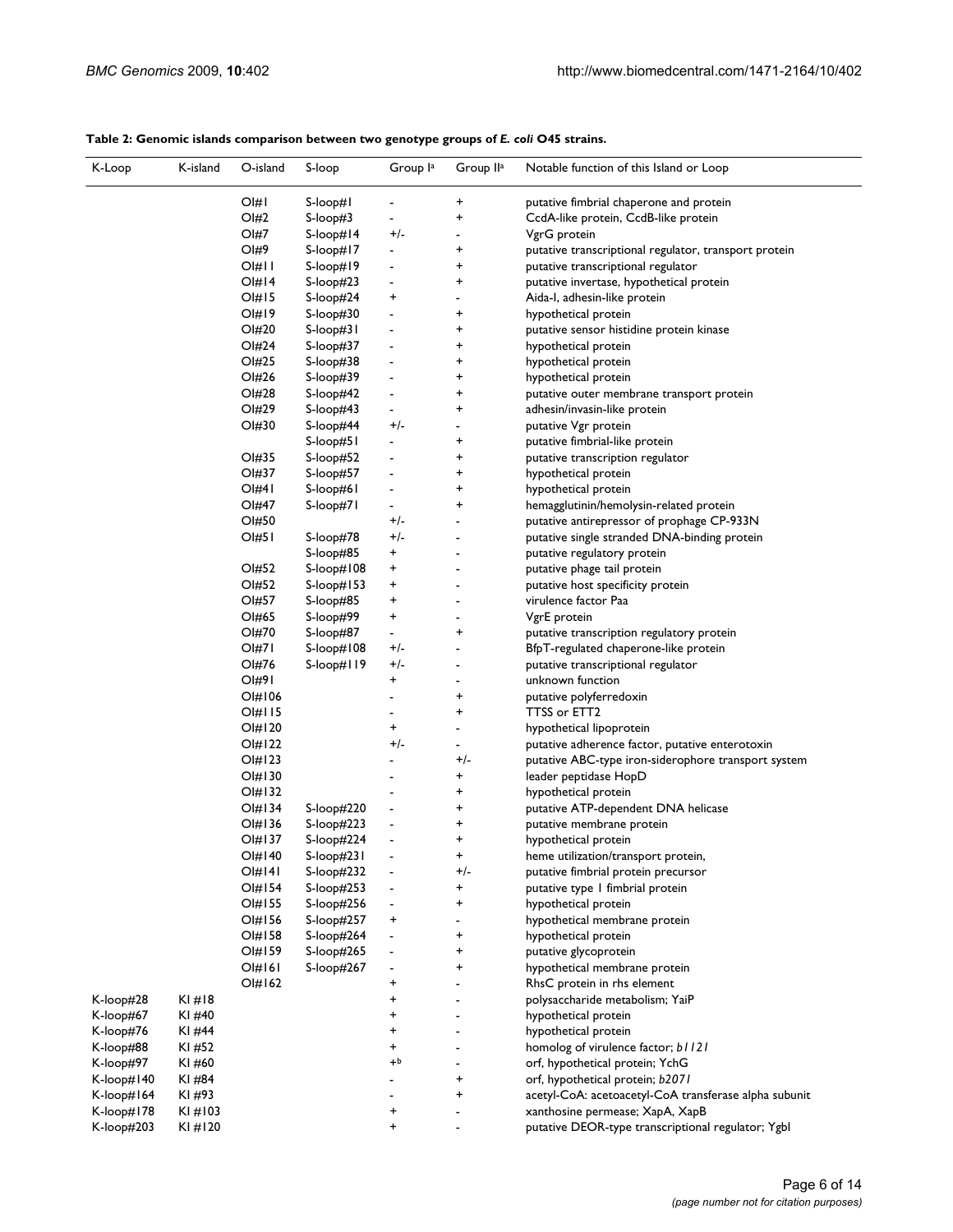| K-loop#218 | $K1 \# 132$ | $\overline{\phantom{a}}$ | hypothetical protein                   |
|------------|-------------|--------------------------|----------------------------------------|
| K-loop#220 | $K1 \# 133$ | $\overline{\phantom{a}}$ | putative fimbrial-like protein; YgiL   |
| K-loop#255 | KI#154      | $\sim$                   | putative lipase; YiaL                  |
| K-loop#267 | $K1 \# 161$ | $\sim$                   | regulator protein for dgo operon; YidW |

**Table 2: Genomic islands comparison between two genotype groups of** *E. coli* **O45 strains.** *(Continued)*

a +/- indicates that more than 50% of the ORFs in this island or loop are present.

b REPEC strain E22 is "-".

K-loops and 50 were OIs or S-loops. Twenty GIs were present in Group I strains but absent in Group II strains, including OI#57 (S-loop#85), which contains the *paa* gene, and the two virulence related GIs, OI#71 (Sloop#108) [34] and OI#122 [35,36]. On the other hand, 33 GIs were absent in Group I strains but present in Group II strains, including OI#1 (S-loop#1), OI#47 (S-loop#71) and OI#154 (S-loop#253), which contain fimbriae related genes. KI#60 (K-loop#97), which was absent in all Group II strains, was present in the four O45 PEPEC strains from Group I but not in REPEC strain E22. Interestingly, for seven GIs, more than half of the ORFs in each island were present in all Group I strains whereas these GIs were absent in all Group II strains. Conversely, for two GIs, more than half of the ORFs in each island were present in Group II strains whereas these GIs were absent in Group I strains.

In addition to the 63 GIs found to be significantly different between Group I and Group II strains, 26 other GIs were conserved in both Groups (Table 3). Eight of these GIs were KIs or K-loops and 18 were OIs or S-loops.

Finally, analysis of the *E. coli* O157:H7 microarray data indicated that the Shiga toxin encoding genes *stx1* and *stx2* could not be detected in any of the O45 PEPEC strains or in the REPEC strain E22, and that similarly, all strains were lacking both the *tccp* (ECs2715/Z3072) and *tccp2* (ECs1126/Z1385) genes, which encode *E. coli* O157:H7 type III effector proteins that couple the intimin receptor Tir to the actin-cytoskeleton, and trigger actin polymerization [37-40].

#### *Analysis of LEE by the* **E. coli** *O157:H7 microarray*

Thirty of the 41 genes on LEE (OI#148/S-loop#244) were found to be conserved among the O45 PEPEC strains,

| K-loop     | K-island    | O-island          | S-loop           | Number of ORFs | Notable function of this Island or Loop (if known) |
|------------|-------------|-------------------|------------------|----------------|----------------------------------------------------|
|            |             | O #17             | S-loop #27       | 5              | ribose transport related protein                   |
|            |             |                   | S-loop $#45$     |                |                                                    |
|            |             | $OI$ #32          |                  |                |                                                    |
|            |             | $OI$ #6           | S-loop $#104$    | 2              | fimbrial protein                                   |
|            |             | OI #69            | S-loop $#89$     | 2              |                                                    |
|            |             | $OI$ #71          | S-loop $#109$    |                | chaperone protein                                  |
|            |             | OI #94            |                  |                |                                                    |
|            |             | OI#103            | S-loop $#173$    | 2              |                                                    |
|            |             | OI#108            | S-loop $#56$     |                | chaperone protein                                  |
|            |             | OI#IIO            | $S$ -loop $#191$ |                | decarboxylase protein                              |
|            |             |                   | S-loop #192      | 8              |                                                    |
|            |             | $O$ #118          |                  |                |                                                    |
|            |             | $O$ #119          | S-loop $#202$    | 5              | ABC transport protein                              |
|            |             | $O$ #120          | S-loop $#203$    |                |                                                    |
|            |             | O <sub>#126</sub> | S-loop $#211$    | 2              | sugar PTS protein                                  |
|            |             | O #130            | S-loop $#215$    |                | bacterioferritin protein                           |
|            |             | O <sub>#145</sub> | S-loop #239      | 7              | LPS biosynthesis protein                           |
|            |             | O <sub>#169</sub> | S-loop #278      | 2              |                                                    |
| K-loop#90  | KI#56       |                   |                  | 12             |                                                    |
| K-loop#108 | KI#66       |                   |                  | 20             |                                                    |
| K-loop#115 | K1#71       |                   |                  |                |                                                    |
| K-loop#119 | KI#73       |                   |                  |                |                                                    |
| K-loop#126 | KI#76       |                   |                  |                |                                                    |
| K-loop#134 | KI#80       |                   |                  |                |                                                    |
| K-loop#232 | $K1 \# 141$ |                   |                  | 8              |                                                    |
| K-loop#271 | $K$ # $163$ |                   |                  | 8              |                                                    |

**Table 3: Conserved genomic islands identified by CGH in O45 PEPEC strains.**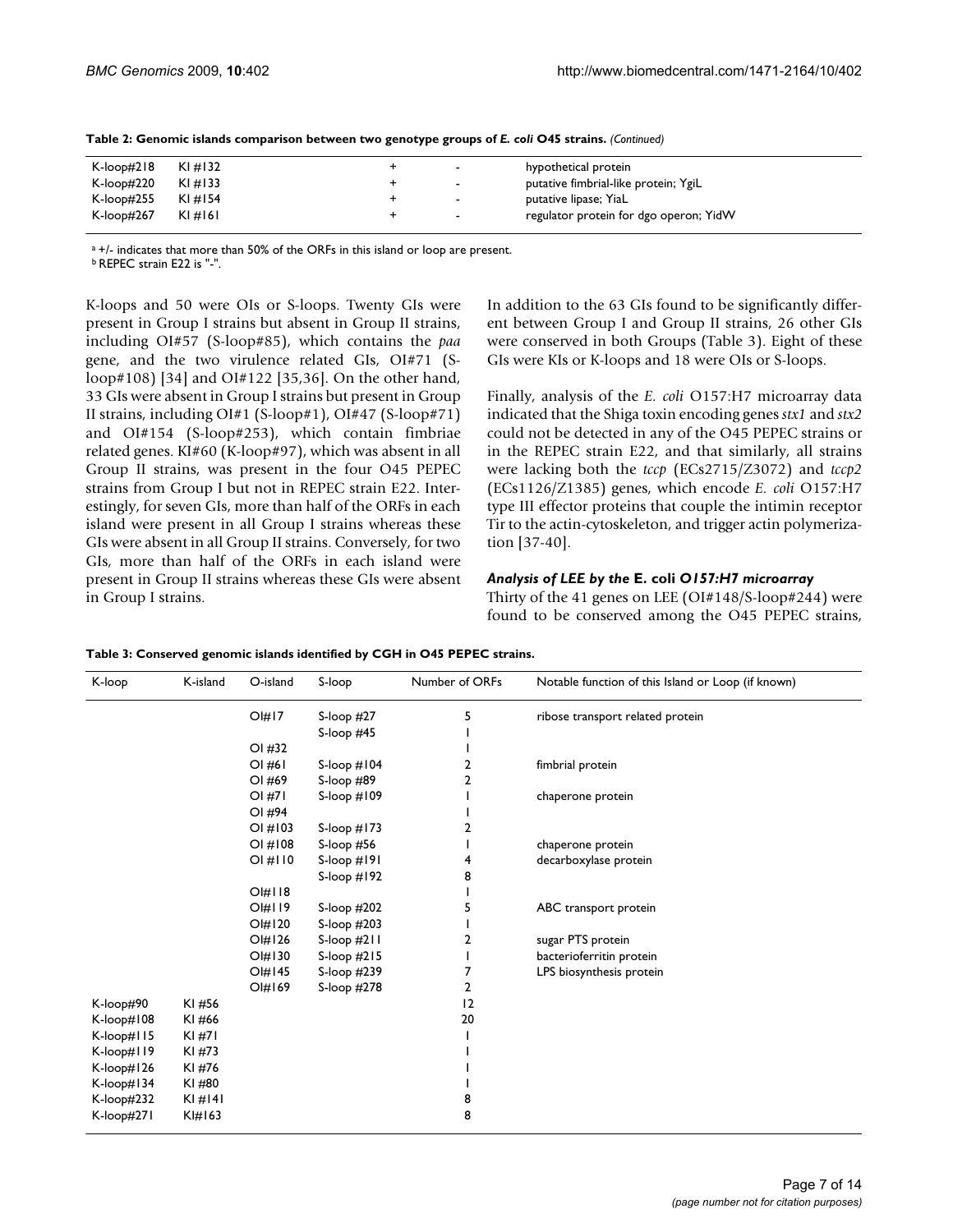REPEC strain E22, and the two O157:H7 strains EDL933 and Sakai (Table 4). These included the effector-encoding genes *espA*, *espF* and *espG*, the regulator *ler*, and most of the genes of the type III secretion pathway such as *sepL*, *escD*, *cesT*, *escN*, *escV*, *sepD*, *escC*, *cesD*, *escU*, *escT*, *escS*, and *escR*. For the 11 remaining genes on LEE, no hybridization was observed in the O45 PEPEC strains and REPEC strain E22, possibly reflecting genetic divergences between these strains and the O157:H7 representative strains EDL933 and Sakai. These genes were the effector-encoding genes *espB*, *espD*, and *esp*H, intimin and the translocated intimin receptor-encoding genes *eae* and *tir*, the genes of the type III secretion pathway *sepQ*, *sepZ*, and *escJ*, and the genes *map*, *mpc* (for multiple point controller) and Z5117.

### *Localization of LEE and OI#122*

The LEE of AEEC strains is often inserted in the vicinity of the tRNA loci *selC* or *pheU*. Since it has been previously reported that the site of insertion of LEE in PEPEC strains could be either in *selC* or in *pheU* [23], the O45 PEPEC strains in our study and REPEC strain E22 were examined by PCR using primers specific for these two genes and for LEE extremities (Additional file 1: Table S1 [21,23,28- 31]). The LEE was found to be inserted into the tRNA *pheU* locus in all examined strains. Remarkably, an amplicon of 500 bp longer than the expected size was also obtained with primers specific for LEE extremities and *selC* for strains ECL2033 and ECL2020 (Additional file 3: Table S3 [22]).

Similarly, the localization and integrity of OI#122 was determined by PCR using primers described previously (Additional file 1: Table S1 [21,23,28-31]). All Group I strains possessed this GI and were positive for the four genes tested; *efa1*, *ent*, *nleB*, and *nleE*, with the latter two encoding non-LEE virulence factors. OI#122 was found to

|  |  | Table 4: Divergence in the LEE genes among 045 PEPEC strains and REPEC strain E22. |
|--|--|------------------------------------------------------------------------------------|
|  |  |                                                                                    |

| Divergent<br>genesa, b   |                | Group I strains <sup>c</sup> |                | Group II strains <sup>c</sup> | Function  |                |                |                |                |                |                                              |  |
|--------------------------|----------------|------------------------------|----------------|-------------------------------|-----------|----------------|----------------|----------------|----------------|----------------|----------------------------------------------|--|
|                          | <b>ECL1001</b> | <b>ECL2017</b>               | <b>ECL2004</b> | <b>ECL2033</b>                | E22       | <b>ECL2019</b> | <b>ECL2078</b> | <b>ECL2027</b> | <b>ECL2020</b> | <b>ECL2076</b> |                                              |  |
| Z5105/<br><b>ECs4554</b> |                | $\ddot{}$                    |                |                               |           |                |                |                |                |                | EspB protein                                 |  |
| Z5106/<br><b>ECs4555</b> | $\ddot{}$      | $\ddot{}$                    | $\ddot{}$      | $\ddot{}$                     |           | $\ddot{}$      |                | +              |                | $\ddot{}$      | EspD protein                                 |  |
| Z5110/<br><b>ECs4559</b> |                |                              |                |                               |           |                |                |                |                |                | Gamma intimin                                |  |
| Z5112/<br><b>ECs4561</b> | $\ddot{}$      | $\ddot{}$                    | $\ddot{}$      |                               |           |                |                |                |                | $\ddot{}$      | translocated intimin<br>receptor Tir         |  |
| Z5113/<br><b>ECs4562</b> |                | $\ddot{}$                    | $\ddot{}$      | $\ddot{}$                     |           |                |                | +              |                | $\ddot{}$      | Map protein                                  |  |
| Z5115/<br><b>ECs4564</b> |                |                              |                |                               |           |                |                |                |                | ٠              | EspH protein                                 |  |
| Z5116/<br><b>ECs4565</b> |                | $\ddot{}$                    | $\ddot{}$      |                               | $\ddot{}$ | $\ddot{}$      |                | $\ddot{}$      |                | $\ddot{}$      | type III secretion<br>system SepQ<br>protein |  |
| Z5117/<br><b>ECs4566</b> |                | $\ddot{}$                    | $\ddot{}$      | $\ddot{}$                     |           | $\ddot{}$      |                | +              |                | $\ddot{}$      | hypothetical<br>protein                      |  |
| Z5121/<br><b>ECs4570</b> |                |                              |                |                               |           |                |                |                |                |                | Mpc protein                                  |  |
| Z5122/<br><b>ECs4571</b> |                |                              |                |                               |           |                |                |                |                |                | type III secretion<br>system SepZ<br>protein |  |
| Z5124/<br>ECs4573        | $\ddot{}$      | $\ddot{}$                    | $\ddot{}$      | $\ddot{}$                     |           | $\ddot{}$      |                | $\ddot{}$      |                | $\ddot{}$      | type III secretion<br>system EscJ protein    |  |

a Z, nomenclature for genes from O157:H7 strain EDL933; ECs, nomenclature for genes from O157:H7 strain Sakai.

b the following genes were present in all O45 EPEC strains and REPEC strain E22: Z5100/ECs4550 (EspF protein), Z5102/ECs4551 (hypothetical protein), Z5103/ECs4552 (EscF protein), Z5104/ECs4553 (hypothetical protein), Z5107/ECs4556 (EspA protein), Z5108/ECs4557 (type III secretion system SepL protein), Z5109/ECs4558 (type III secretion system EscD protein), Z5111/ECs4560 (CesT protein), Z5114/ECs4563 (hypothetical protein), Z5118/ECs4567 (hypothetical protein), Z5119/ECs4568 (type III secretion system protein EscN), Z5120/ECs4569 (type III secretion system EscV protein), Z5123/ECs4572 (hypothetical protein), Z5125/ECs4574 (type III secretion system protein SepD), Z5126/ECs4575 (type III secretion system EscC protein), Z5127/ECs4576 (type III secretion system CesD protein), Z5128/ECs4577 (hypothetical protein), Z5129/ ECs4578 (hypothetical protein), Z5131/ECs4579 (hypothetical protein), Z5132/ECs4580 (type III secretion system EscU protein), Z5133/ECs4581 (type III secretion system EscT protein), Z5134/ECs4582 (type III secretion system EscS protein), Z5135/ECs4583 (type III secretion system EscR protein), Z5136/ECs4584 (hypothetical protein), Z5137/ECs4585 (hypothetical protein), Z5138/ECs4586 (hypothetical protein), Z5139/ECs4587 (hypothetical protein), Z5140/ECs4588 (Ler protein), Z5142/ECs4590 (EspG protein), and Z5143/ECs4591 (hypothetical protein). c +, gene present; -, gene absent.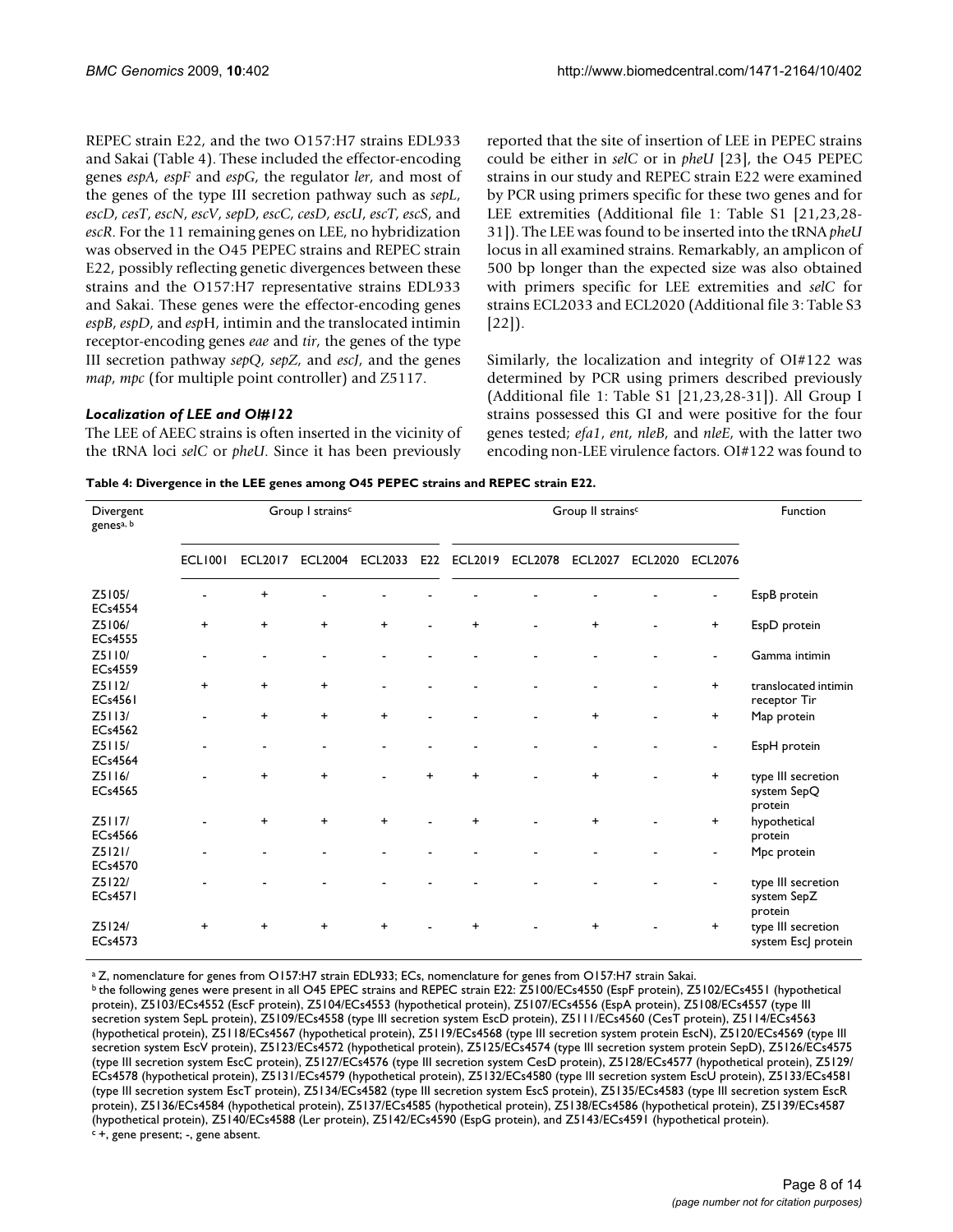be inserted into the tRNA *pheU* locus in strain ECL2033 and into the tRNA *pheV* locus in strains ECL1001 and ECL2004. The site of insertion of this GI was not determined for strain ECL2017 or for REPEC strain E22. All Group II strains lacked OI#122 (Additional file 3: Table S3 [22]).

#### **nle** *genes in O45 PEPEC strains*

The *E. coli* O157:H7 microarray used in our CGH studies contains oligonucleotide probes specific for genes encoding non-LEE factors which have previously been associated with the pathogenicity of AEEC strains [34,41]. The *nleA* and *nleC* genes were present in all O45 PEPEC strains and REPEC strain E22 as determined by the O157:H7

microarray (Table 5). Nevertheless, PCR analysis using two different primer sets for each gene (Additional file 1: Table S1 [21,23,28-31]) revealed amplicons of various sizes in the different strains, showing that the *nleA* and *nleC* genes in Group I were different from those in Group II (data not shown).

Sixteen other *nle* genes showed non-random distributions between Group I and Group II strains (Table 5). The five genes *espY3*, *espX2*, *espR1*, *espL3'* (Z5199/ECs4642), and *espL3'* (Z5200/ECs4643) were absent in all Group I strains but present in Group II strains. On the other hand, the five genes *espX7*, *espK*, *espL2*, *nleB1*, and *nleE* were present in all Group I strains but absent in Group II strains. The four

**Table 5: Distribution of** *nle* **genes among O45 PEPEC strains and REPEC strain E22.**

|                   |                     |                       | Group I strains          |                |                 |                          |                | Group II strains |                                  |                                  |                                  |                                  |  |
|-------------------|---------------------|-----------------------|--------------------------|----------------|-----------------|--------------------------|----------------|------------------|----------------------------------|----------------------------------|----------------------------------|----------------------------------|--|
| Gene              | ID <sup>a</sup>     | Family                | <b>ECL1001</b>           |                | ECL2017 ECL2004 | <b>ECL2033</b>           |                | E22 ECL2019      | ECL2078 ECL2027                  |                                  | <b>ECL2020</b>                   | <b>ECL2076</b>                   |  |
| espY3             | Z0521<br>(ECs0472)  | SopD-N;<br><b>PRR</b> |                          |                |                 |                          |                | $\ddot{}$        | $\ddot{}$                        | $\ddot{}$                        | $\ddot{}$                        | $\begin{array}{c} + \end{array}$ |  |
| espX2             | Z1019<br>(ECs0876)  | <b>PPR</b>            |                          |                |                 |                          |                | $\ddot{}$        | $\ddot{}$                        | $\pmb{+}$                        | $\ddot{}$                        | $\ddot{}$                        |  |
| espR1             | Z2242<br>(ECs2073)  | <b>LRR</b>            |                          |                |                 |                          |                | $\ddot{}$        | $\ddot{}$                        | $\ddot{}$                        | $\begin{array}{c} + \end{array}$ | $\ddot{}$                        |  |
| espL3'            | Z5199<br>(ECs4642)  | <b>AR</b>             |                          |                |                 |                          |                | +                | $\ddot{}$                        | $\pmb{+}$                        | $\ddot{}$                        | $\ddot{}$                        |  |
| espL3'            | Z5200<br>(ECs4643)  | <b>AR</b>             |                          |                |                 |                          | $\blacksquare$ | $\ddot{}$        | $\begin{array}{c} + \end{array}$ | $\begin{array}{c} + \end{array}$ | $\begin{array}{c} + \end{array}$ | $\ddot{}$                        |  |
| espX7             | Z1822<br>(ECs1560)  | PPR; LRR              | +                        | +              | +               | $\ddot{}$                | +              |                  |                                  |                                  |                                  |                                  |  |
| espK              | Z1829<br>(ECs1568)  | <b>LRR</b>            | $\ddot{}$                | $\ddot{}$      | $\ddot{}$       | $\ddot{}$                | $\ddot{}$      |                  |                                  |                                  |                                  |                                  |  |
| espL2             | Z4326<br>(ECs3855)  | <b>AR</b>             | $\pmb{+}$                | +              | +               | $\ddot{}$                | $\ddot{}$      |                  |                                  |                                  |                                  |                                  |  |
| nleB <sub>I</sub> | Z4328<br>(ECs3857)  | <b>NleB</b>           | $\ddot{}$                | $\ddot{}$      | $\ddot{}$       | $\ddot{}$                | +              |                  |                                  |                                  |                                  |                                  |  |
| nleE              | Z4329<br>(ECs3858)  | <b>NleE</b>           | $\ddot{}$                | $\ddot{}$      | $\ddot{}$       | $\ddot{}$                | $\ddot{}$      |                  |                                  |                                  |                                  |                                  |  |
| nleB2-1           | Z0985<br>(ECs0846)  | <b>NleB</b>           | $\overline{\phantom{a}}$ | $\blacksquare$ | $\blacksquare$  | $\overline{\phantom{a}}$ | $\ddot{}$      | $\ddot{}$        | $\ddot{}$                        | $\ddot{}$                        | $\ddot{}$                        | $\ddot{}$                        |  |
| nleG2-1'          | Z6025<br>(ECs1810)  | <b>NleG</b>           | +                        | +              | +               | +                        |                |                  |                                  |                                  |                                  |                                  |  |
| $\exp$ OI-2       | ECs1821             | O <sub>SP</sub> E     | $\ddot{}$                | +              | +               | $\ddot{}$                |                |                  |                                  |                                  |                                  |                                  |  |
| nleG              | Z6010<br>(ECs 1824) | <b>NleG</b>           | +                        | $\ddot{}$      | $\ddot{}$       | $\ddot{}$                |                |                  |                                  |                                  |                                  |                                  |  |
| nleG9'            | Z2560<br>(ECs 1828) | <b>NleG</b>           | +                        | $\ddot{}$      | $\ddot{}$       | $\ddot{}$                |                |                  |                                  |                                  |                                  |                                  |  |
| nleD              | Z0990<br>(ECs0850)  | NleD                  | $\blacksquare$           | $\overline{a}$ | +               | +                        |                |                  |                                  |                                  |                                  |                                  |  |
| nleF              | Z6020<br>(ECs1815)  | <b>NleF</b>           | +                        | +              | +               | $\ddot{}$                |                | $\pmb{+}$        | +                                | $\ddot{}$                        | $\ddot{}$                        | $\ddot{}$                        |  |
| $n$ le $H$        | Z0989<br>(ECs0848)  | NleH                  | +                        | +              | +               | $\ddot{}$                | $\ddot{}$      | $\ddot{}$        | $\ddot{}$                        | $\ddot{}$                        | $\ddot{}$                        | $\ddot{}$                        |  |
| nleAb             | Z6024<br>(ECs1812)  | <b>NleA</b>           | $\ddot{}$                | +              | +               | $\ddot{}$                | $\ddot{}$      | $\ddot{}$        | $\ddot{}$                        | $\ddot{}$                        | $\ddot{}$                        | $\ddot{}$                        |  |
| nleC <sup>b</sup> | Z0986<br>(ECs0847)  | <b>NleC</b>           | +                        | +              | +               | +                        | +              | +                | $\ddot{}$                        | +                                | $\ddot{}$                        | $\ddot{}$                        |  |

<sup>a</sup> Z, nomenclature for O157:H7 strain EDL933; ECs, nomenclature for O157:H7 strain Sakai.

b PCRs using two different primer sets for each gene revealed that both *nleA* and *nleC* in Group I were different from those in Group II.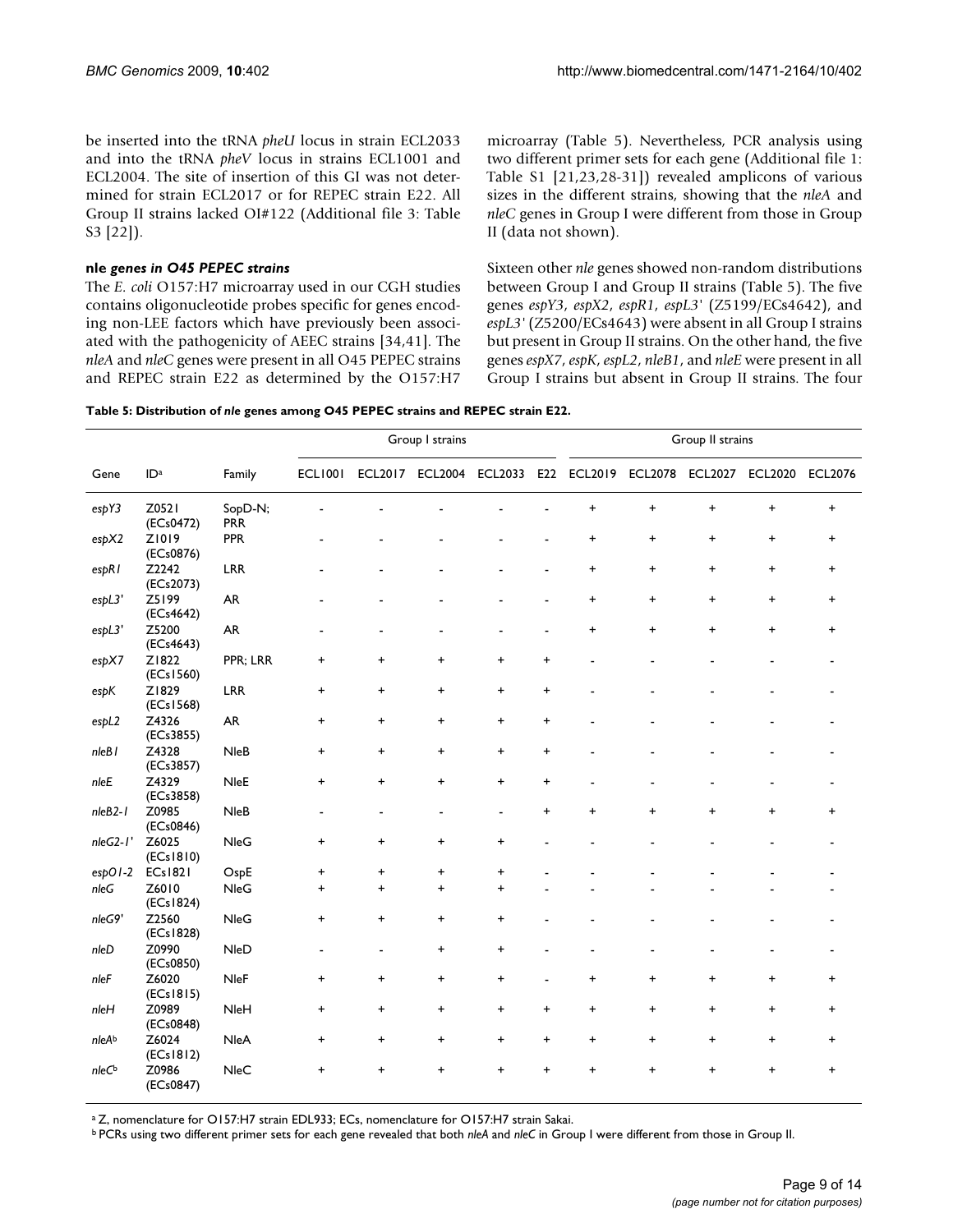genes *nleG2-1'*, *espO1-2*, *nleG*, and *nleG9'* were present in all Group I strains with the exception of REPEC strain E22, and absent in Group II strains. The gene *nleB2-1* was present in all Group II strains and also in REPEC strain E22 but absent in the other Group I strains. The gene *nleD* was present in only two Group I strains, ECL2004 and ECL2033, and absent in all the other strains, including REPEC strain E22.

Two additional *nle* genes, *nleF* and *nleH*, were present in all O45 PEPEC strains. *nleH*, but not *nleF*, was also present in REPEC strain E22 (Table 5).

# *Distribution of ETT2 genes*

OI#115, initially described in *E. coli* of serotype O157:H7 and present in other EPEC and EHEC strains from animals and humans, contains the secondary type III secretion system gene cluster ETT2 [31,42,43]. CGH data analysis revealed that all Group II strains had the entire ETT2 locus comprising 36 genes, with the exception of strain ECL2019, which lacked most of this GI (Additional file 4: Table S4 [16]).

In contrast, Group I strains possessed only a partially intact locus and the occurrence of the ETT2 genes was highly variable. Among the 36 ETT2 genes, strain ECL2033 possessed only 21, strain ECL2004 possessed 20, strain ECL1001 possessed 17, and strain ECL2017 possessed 15. Finally, REPEC strain E22 possessed 21 genes of this GI. These results were confirmed by PCR as described previously [31], with primers specific for different regions of the ETT2 gene cluster (Additional file 1: Table S1 [21,23,28-31]).

### *Genes required for intestinal colonization in the bovine*

Previous studies have identified several genes required for EHEC intestinal colonization of the bovine [44,45]. Microarray analysis in our study revealed that 13 genes associated with colonization of either *E. coli* O157:H7 or *E. coli* O26:H- in the bovine were associated with either Group I or Group II strains (Additional file 5: Table S5). Seven genes were present in Group I but not in Group II strains, with the exception of REPEC strain E22 which did not possess the gene Z6010 (ECs1824). In contrast, six other genes were present in Group II but not in Group I strains, with the exception of REPEC strain E22 which possessed the gene Z1526 (ECs1270). These results were confirmed by PCR using primers designed for each gene (data not shown).

# **Discussion**

In this study, we investigated the genetic relationships among PEPEC strains of serogroup O45 and catalogued genomic alterations unique to these strains by using both a virulence gene-specific microarray and a whole genome microarray. The 045 PEPEC strains in this study have been

previously characterized for their capacity to induce A/E lesions in both explants and challenged pigs, and were grouped according to the severity of the A/E manifestation they produced [13]. Based on their virulence gene content as determined by the *E. coli* virulence microarray, O45 PEPEC strains and REPEC strain E22 displayed significant differences from typical EPEC and could be regarded as atypical EPEC, that are defined as LEE-positive *E. coli* lacking  $stx_1$  and  $stx_2$  genes, as well as the EAF virulence plasmid which encodes the EPEC adhesin BFP [46,47]. In addition, all O45 PEPEC strains and REPEC strain E22 unexpectedly hybridized with the *stxB*1 probe of the *E. coli* virulence microarray, as was also observed for some atypical EPEC strains isolated from children with diarrhea in a recent study in Norway [35,48]. Due to the absence of hybridization with the corresponding *stxA*<sub>1</sub> probe and the negative PCR results obtained with *stxB*1 sequence specific primers [35,48], we therefore concluded that the gene sequences detected by the  $\text{str}B_1$  hybridization probe did not represent a complete *stxB* gene but rather a possible truncated form of this gene.

As observed for other atypical EPEC strains, O45 PEPEC strains and REPEC strain E22 also displayed a relatively high heterogeneity in their virulence gene profiles [35,49]. Based on their virulence gene content, they could be divided into two distinct groups, Groups I and II. It has been argued that atypical EPEC strains could have arisen from *E. coli* strains of different pathotypes which acquired the LEE by horizontal gene transfer or from certain typical EPEC strains that have lost the EAF plasmid [49]. Trabulsi *et al*. have also observed that some atypical EPEC strains are genetically closer to EHEC strains of serotype O157:H7 than to typical EPEC [50]. Several virulence genes showed a non-random distribution between Group I and Group II strains. Group I strains thus possessed several virulence-related genes which were absent in Group II strains. Group I-specific genes included *paa* (which contributes to A/E lesion formation in PEPEC strains [10]) and OI#122 genes *efa1* (which plays an important role in intestinal colonization by EHEC strains in cattle [51]) and *set* (which encodes a putative enterotoxin highly similar to the enterotoxin ShET2 of *Shigella flexneri*). Genes associated with other pathotypes were also found. The gene *tsh*, encoding a hemagglutinin which may be a virulence factor of avian extraintestinal *E. coli* [52], the pathogenicity island marker *malX*, related to virulence in extraintestinal *E. coli* [53] and the yersiniabactin-related genes *fyuA*, *irp1* and *irp2*, implicated in the ferric uptake system, were also Group I-specific. In contrast, Group II strains possessed only a few additional virulence-related genes when compared with Group I strains. These included *aidaI*, which encodes a protein involved in the adherence of EPEC [54], and iron uptake-related genes *chuA* and *fepC*. Finally, Group I and Group II strains also possessed different variants of the long polar fimbriae encoding gene *lpfA*.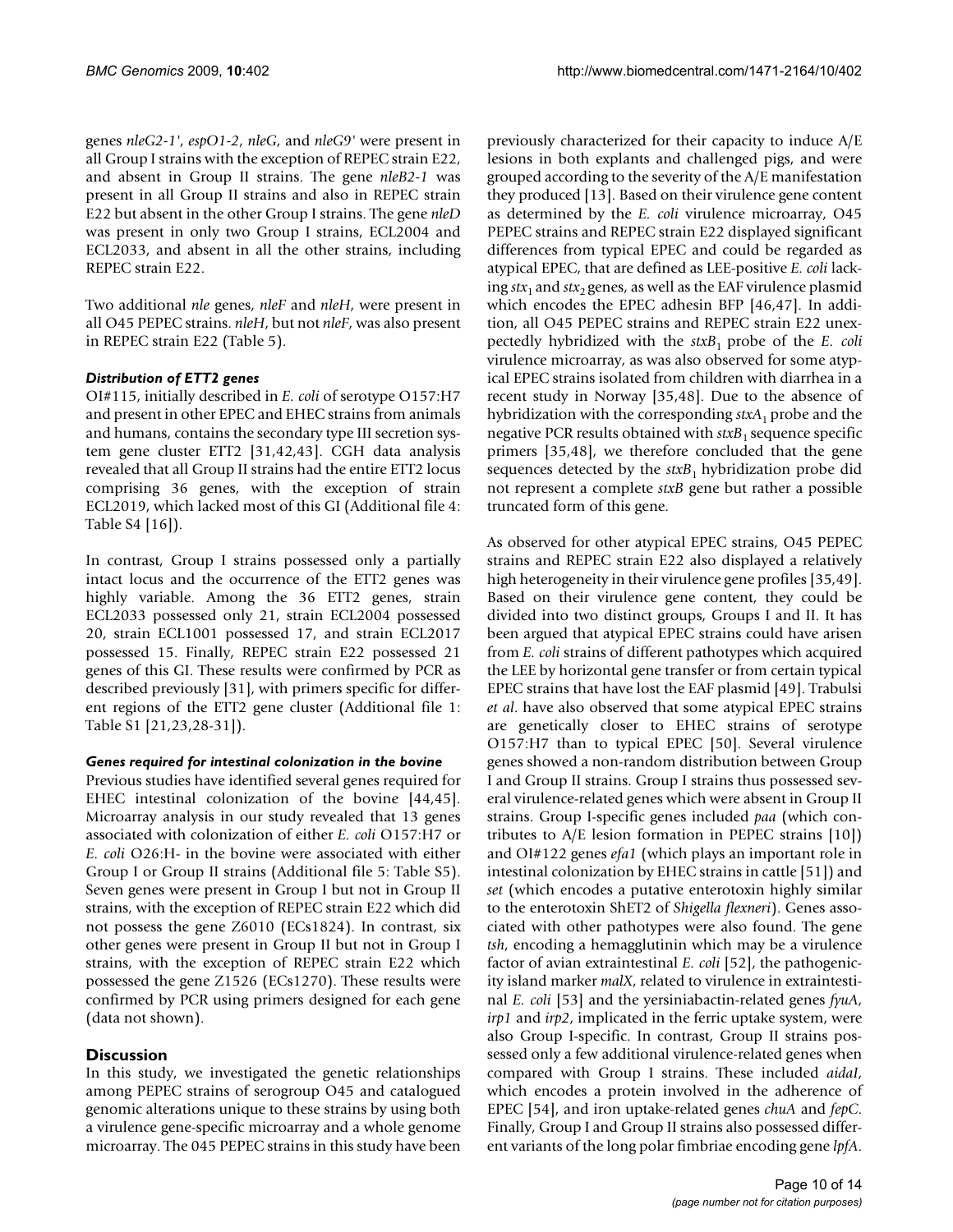A recent study has shown that the *lpfA*<sub>O113</sub> variant, found in Group I strains in our study, was found significantly more frequently in atypical EPEC strains associated with cases of diarrhea than in strains isolated from healthy individuals [35].

It is interesting to note that analysis by CGH using a whole genome *E. coli* microarray, representing two lineage I, human outbreak-related *E. coli* O157:H7 strains and one non-pathogenic *E. coli* K12 strain, resulted in the distribution of the O45 PEPEC strains into the same two groups (Groups I and II), observed for the *E. coli* virulence microarray. This genetic-based grouping, principally reflecting the virulence gene content of the strains, was also compatible with the grouping based on their A/E activity [13]. The O45 PEPEC strains of Group I all induced severe A/E lesions whereas those of Group II induced less severe or no A/E lesions in both pig ileal explants and challenged pigs. REPEC strain E22 was placed into Group I but was genetically distant from the four O45 PEPEC strains belonging to this group. These strains showed a relatively high level of heterogeneity in their virulence gene profiles.

In addition to the variations in particular virulence genes, significant variations in GIs were also observed between Group I and II strains. We observed that several virulencerelated OIs were present only in Group I strains. These included OI#57 (S-loop#85), which contains the *paa* gene; OI#71 (S-loop#108), which contains the non-LEE encoded factor gene *nleA*, previously shown to be associated with the pathogenicity of AEEC strains [34]; and OI#122 which contains the two non-LEE encoded factor genes *nleB* and *nleE* and virulence genes *efa1* and *set*. Interestingly, these OIs have also been shown to be more prevalent in STEC strains associated with outbreaks and severe disease [35,36]. On the other hand, certain OIs were only present in Group II strains. These include OI#1 (Sloop#1), containing genes encoding putative fimbrial chaperone proteins; OI#47 (S-loop#71), containing a fimbrial operon and genes encoding several additional putative virulence factors in *E. coli* of serogroup O157 [55]; and OI#154 (S-loop#253), containing genes encoding putative type 1 fimbrial proteins. Finally, OI#115 was highly divergent between Group I and Group II strains. This OI contains the secondary type III secretion system gene cluster ETT2, which resembles the SPI-1-encoded type III secretion system from *Salmonella enterica* and has been previously characterized in O157:H7 *E. coli* strains [16,17]. It has been recently shown that ETT2 influences the secretion of proteins encoded by the LEE and also modulates adhesion to human intestinal cells [56]. Most Group II strains (4/5) possessed the entire ETT2. However, Group II strain ECL2019 lacked most of the entire cluster (only four genes were found to be present) and was one of the two strains which did not induce A/E lesions in

explants or in challenged pigs. Group I strains, including REPEC strain E22, have only a partial ETT2 gene cluster, possessing from 15 to 21 genes of the 36 in the intact cluster. The substantial variations observed for this cluster are consistent with the findings of previous studies, that while the ETT2 gene cluster was present in most of the *E. coli* strains tested, it contained numerous inactivating mutations [31,42,43].

In contrast to the heterogeneity of their virulence gene content and GI distribution, O45 PEPEC strains and REPEC strain E22 showed a high level of homogeneity in their LEE sequences and site of insertion. In all strains, the LEE was inserted into the tRNA *pheU* gene and no significant divergence between Group I and Group II strains was observed for the LEE genes. In addition, all O45 PEPEC strains and REPEC strain E22 shared the same profile for the intimin encoding gene *eae*, its translocated receptor *tir* and the effector encoding genes *espA* and *espB*, as shown by the *E. coli* virulence microarray. All strains possessed the beta variant of the intimin encoding gene, being the most widespread among the intestinal EPEC strains of different animal species [57,58]. However, Group I and Group II strains from our study all belonged to the phylogenetic groups B1 and B2 whereas Ishii *et al*. have shown that most EPEC strains possessing the intimin subtype beta belong to phylogenetic groups A and B1 [59].

Finally, we have also observed numerous disparities in the distribution of non-LEE encoded genes. Several *nle* genes were only present in Group I strains whereas others were only found in Group II strains. In addition, Group I and Group II strains possessed two different variants of the genes *nleA* and *nleC*. This variation in the distribution of *nle* genes may influence the pathogenicity of the strains and the type of A/E lesions they produce, since many studies have shown the importance of non-LEE encoded factors in the A/E phenotype [34,41,60,61].

### **Conclusion**

We have genetically characterized a collection of O45 PEPEC strains using *E. coli* O157-*E. coli* K12 whole genome and virulence gene-specific *E. coli* microarrays. We have shown that the strains, although showing some heterogeneity, could be classified into two groups, based on their virulence gene and GI content. These differences in their virulence gene content may influence the pathogenicity of O45 PEPEC strains, and explain why Group I O45 PEPEC strains induced more severe A/E lesions in explants and challenged pigs than Group II strains [13,14].

### **Authors' contributions**

GB and YZ both contributed equally to the manuscript: they were involved in the conception and design of the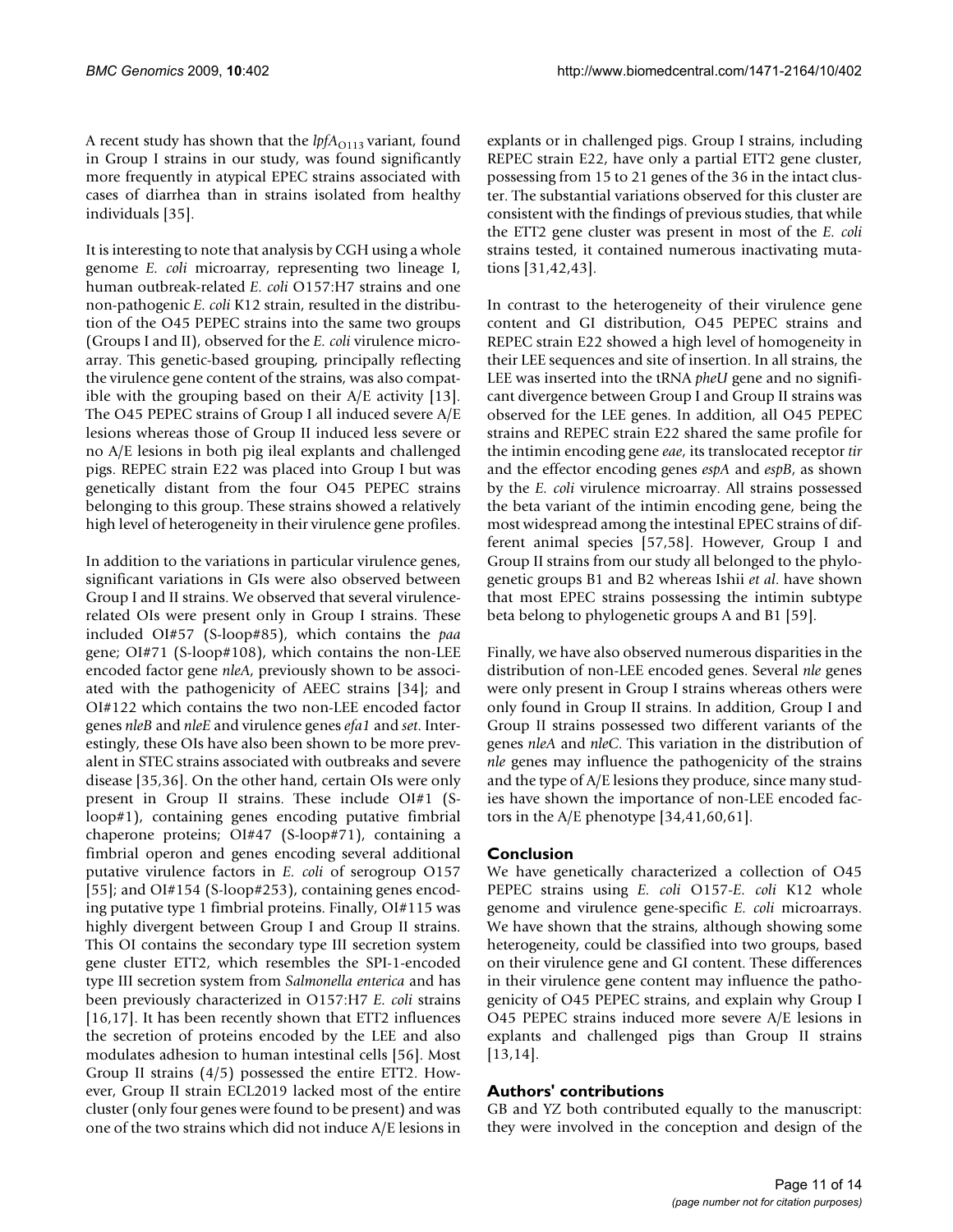study, in the analysis and interpretation of the microarray data, and in drafting and revising the manuscript. PG, JW, and CL were involved in the acquisition of the microarray data and in revising the manuscript. JMF was involved in revising the manuscript critically for important intellectual content. VPJG and JH were involved in the conception and design of the study, and revising the manuscript critically for important intellectual content. All authors read and approved the final manuscript.

### **Additional material**

#### **Additional file 1**

*Table S1. Primers and* E. coli *control strains used for PCR experiments.* Click here for file

[\[http://www.biomedcentral.com/content/supplementary/1471-](http://www.biomedcentral.com/content/supplementary/1471-2164-10-402-S1.pdf) 2164-10-402-S1.pdf]

#### **Additional file 2**

*Table S2. Presence of virulence genes in O45 PEPEC strains and REPEC strain E22 as determined by* E. coli *virulence microarray.* Click here for file [\[http://www.biomedcentral.com/content/supplementary/1471-](http://www.biomedcentral.com/content/supplementary/1471-2164-10-402-S2.pdf) 2164-10-402-S2.pdf]

# **Additional file 3**

*Table S3. Localization of the LEE and OI#122 in O45 PEPEC strains and REPEC strain E22.* Click here for file [\[http://www.biomedcentral.com/content/supplementary/1471-](http://www.biomedcentral.com/content/supplementary/1471-2164-10-402-S3.pdf) 2164-10-402-S3.pdf]

### **Additional file 4**

*Table S4. Distribution of ETT2 genes in O45 PEPEC strains and REPEC strain E22.* Click here for file [\[http://www.biomedcentral.com/content/supplementary/1471-](http://www.biomedcentral.com/content/supplementary/1471-2164-10-402-S4.pdf) 2164-10-402-S4.pdf]

### **Additional file 5**

*Table S5. Divergence of genes related to intestinal colonization in bovine and calves as determined by CGH.* Click here for file [\[http://www.biomedcentral.com/content/supplementary/1471-](http://www.biomedcentral.com/content/supplementary/1471-2164-10-402-S5.pdf) 2164-10-402-S5.pdf]

### **Acknowledgements**

Clarisse Desautels, from the Reference Laboratory for *E. coli*, Faculté de médecine vétérinaire, Université de Montréal, is greatly acknowledged for her information and her help regarding the collection of O45 PEPEC strains. This work was supported in part by the Natural Sciences and Engineering Research Council of Canada (NSERC) (STPGP 364950), and by the Fond Québécois de la Recherche sur la Nature et les Technologies (FQRNT) (PR-121927). G.B. was supported by a scholarship "Michel Saucier" from Fondation Canadienne Louis Pasteur (FCLP).

#### **References**

- 1. Ott M, Bender L, Blum G, Schmittroth M, Achtman M, Tschape H, Hacker J: **Virulence patterns and long-range genetic mapping of extraintestinal** *Escherichia coli* **[K1, K5, and K100 isolates:](http://www.ncbi.nlm.nih.gov/entrez/query.fcgi?cmd=Retrieve&db=PubMed&dopt=Abstract&list_uids=1677349) [use of pulsed-field gel electrophoresis.](http://www.ncbi.nlm.nih.gov/entrez/query.fcgi?cmd=Retrieve&db=PubMed&dopt=Abstract&list_uids=1677349)** *Infect Immun* 1991, **59(8):**2664-2672.
- Plainvert C, Bidet P, Peigne C, Barbe V, Medigue C, Denamur E, Bingen E, Bonacorsi S: **A new O-antigen gene cluster has a key role in the virulence of the** *Escherichia coli* **[meningitis clone](http://www.ncbi.nlm.nih.gov/entrez/query.fcgi?cmd=Retrieve&db=PubMed&dopt=Abstract&list_uids=17905975) [O45:K1:H7.](http://www.ncbi.nlm.nih.gov/entrez/query.fcgi?cmd=Retrieve&db=PubMed&dopt=Abstract&list_uids=17905975)** *J Bacteriol* 2007, **189(23):**8528-8536.
- 3. Wullenweber M, Beutin L, Zimmermann S, Jonas C: **Influence of some bacterial and host factors on colonization and invasiveness of** *Escherichia coli* **[K1 in neonatal rats.](http://www.ncbi.nlm.nih.gov/entrez/query.fcgi?cmd=Retrieve&db=PubMed&dopt=Abstract&list_uids=8478103)** *Infect Immun* 1993, **61(5):**2138-2144.
- <span id="page-11-0"></span>4. Blanco J, Blanco M, Garabal JI, Gonzalez EA: **Enterotoxins, colonization factors and serotypes of enterotoxigenic** *Escherichia coli* **[from humans and animals.](http://www.ncbi.nlm.nih.gov/entrez/query.fcgi?cmd=Retrieve&db=PubMed&dopt=Abstract&list_uids=1684712)** *Microbiologia* 1991, **7(2):**57-73.
- 5. Nagy B, Fekete PZ: **Enterotoxigenic** *Escherichia coli* **[\(ETEC\) in](http://www.ncbi.nlm.nih.gov/entrez/query.fcgi?cmd=Retrieve&db=PubMed&dopt=Abstract&list_uids=10367358) [farm animals.](http://www.ncbi.nlm.nih.gov/entrez/query.fcgi?cmd=Retrieve&db=PubMed&dopt=Abstract&list_uids=10367358)** *Vet Res* 1999, **30(2–3):**259-284.
- <span id="page-11-1"></span>6. Toth I, Karcagi V, Nagy B, Gado I, Milch H: **Examination of verocytotoxin producing capacity and determination of the presence of Shiga-like toxin genes in human** *Escherichia coli* **[isolates.](http://www.ncbi.nlm.nih.gov/entrez/query.fcgi?cmd=Retrieve&db=PubMed&dopt=Abstract&list_uids=7697321)** *Acta Microbiol Immunol Hung* 1994, **41(3):**259-264.
- 7. Frydendahl K: **Prevalence of serogroups and virulence genes in** *Escherichia coli* **[associated with postweaning diarrhoea and](http://www.ncbi.nlm.nih.gov/entrez/query.fcgi?cmd=Retrieve&db=PubMed&dopt=Abstract&list_uids=11844623) [edema disease in pigs and a comparison of diagnostic](http://www.ncbi.nlm.nih.gov/entrez/query.fcgi?cmd=Retrieve&db=PubMed&dopt=Abstract&list_uids=11844623) [approaches.](http://www.ncbi.nlm.nih.gov/entrez/query.fcgi?cmd=Retrieve&db=PubMed&dopt=Abstract&list_uids=11844623)** *Vet Microbiol* 2002, **85(2):**169-182.
- 8. Harel J, Lapointe H, Fallara A, Lortie LA, Bigras-Poulin M, Lariviere S, Fairbrother JM: **Detection of genes for fimbrial antigens and enterotoxins associated with** *Escherichia coli* **serogroups iso-<br>lated from pigs with diarrhea. | Clin Microbiol 1991,** [lated from pigs with diarrhea.](http://www.ncbi.nlm.nih.gov/entrez/query.fcgi?cmd=Retrieve&db=PubMed&dopt=Abstract&list_uids=1679765) **29(4):**745-752.
- 9. Helie P, Morin M, Jacques M, Fairbrother JM: **Experimental infection of newborn pigs with an attaching and effacing** *Escherichia coli* **[O45:K"E65" strain.](http://www.ncbi.nlm.nih.gov/entrez/query.fcgi?cmd=Retrieve&db=PubMed&dopt=Abstract&list_uids=1997432)** *Infect Immun* 1991, **59(3):**814-821.
- 10. Batisson I, Guimond MP, Girard F, An H, Zhu C, Oswald E, Fairbrother JM, Jacques M, Harel J: **Characterization of the novel factor** *paa* **involved in the early steps of the adhesion mechanism of attaching and effacing** *Escherichia coli***[.](http://www.ncbi.nlm.nih.gov/entrez/query.fcgi?cmd=Retrieve&db=PubMed&dopt=Abstract&list_uids=12874331)** *Infect Immun* 2003, **71(8):**4516-4525.
- 11. Girard F, Batisson I, Frankel GM, Harel J, Fairbrother JM: **Interaction of enteropathogenic and Shiga toxin-producing** *Escherichia coli* **[and porcine intestinal mucosa: role of intimin and Tir in](http://www.ncbi.nlm.nih.gov/entrez/query.fcgi?cmd=Retrieve&db=PubMed&dopt=Abstract&list_uids=16113321) [adherence.](http://www.ncbi.nlm.nih.gov/entrez/query.fcgi?cmd=Retrieve&db=PubMed&dopt=Abstract&list_uids=16113321)** *Infect Immun* 2005, **73(9):**6005-6016.
- 12. Girard F, Oswald IP, Taranu I, Helie P, Appleyard GD, Harel J, Fairbrother JM: **[Host immune status influences the development](http://www.ncbi.nlm.nih.gov/entrez/query.fcgi?cmd=Retrieve&db=PubMed&dopt=Abstract&list_uids=16113267) [of attaching and effacing lesions in weaned pigs.](http://www.ncbi.nlm.nih.gov/entrez/query.fcgi?cmd=Retrieve&db=PubMed&dopt=Abstract&list_uids=16113267)** *Infect Immun* 2005, **73(9):**5514-5523.
- 13. Zhu C, Harel J, Jacques M, Desautels C, Donnenberg MS, Beaudry M, Fairbrother JM: **Virulence properties and attaching-effacing activity of** *Escherichia coli* **[O45 from swine postweaning](http://www.ncbi.nlm.nih.gov/entrez/query.fcgi?cmd=Retrieve&db=PubMed&dopt=Abstract&list_uids=7927670) [diarrhea.](http://www.ncbi.nlm.nih.gov/entrez/query.fcgi?cmd=Retrieve&db=PubMed&dopt=Abstract&list_uids=7927670)** *Infect Immun* 1994, **62(10):**4153-4159.
- 14. Zhu C, Harel J, Jacques M, Fairbrother JM: **Interaction with pig ileal explants of** *Escherichia coli* **[O45 isolates from swine with](http://www.ncbi.nlm.nih.gov/entrez/query.fcgi?cmd=Retrieve&db=PubMed&dopt=Abstract&list_uids=7648523) [postweaning diarrhea.](http://www.ncbi.nlm.nih.gov/entrez/query.fcgi?cmd=Retrieve&db=PubMed&dopt=Abstract&list_uids=7648523)** *Can J Vet Res* 1995, **59(2):**118-123.
- 15. Blattner FR, Plunkett G 3rd, Bloch CA, Perna NT, Burland V, Riley M, Collado-Vides J, Glasner JD, Rode CK, Mayhew GF, Gregor J, Davis NW, Kirkpatrick HA, Goeden MA, Rose DJ, Mau B, Shao Y: **The complete genome sequence of** *Escherichia coli* **[K-12.](http://www.ncbi.nlm.nih.gov/entrez/query.fcgi?cmd=Retrieve&db=PubMed&dopt=Abstract&list_uids=9278503)** *Science* 1997, **277(5331):**1453-1474.
- Hayashi T, Makino K, Ohnishi M, Kurokawa K, Ishii K, Yokoyama K, Han CG, Ohtsubo E, Nakayama K, Murata T, Tanaka M, Tobe T, Iida T, Takami H, Honda T, Sasakawa C, Ogasawara N, Yasunaga T, Kuhara S, Shiba T, Hattori M, Shinagawa H: **Complete genome sequence of enterohemorrhagic** *Escherichia coli* **[O157:H7](http://www.ncbi.nlm.nih.gov/entrez/query.fcgi?cmd=Retrieve&db=PubMed&dopt=Abstract&list_uids=11258796) [and genomic comparison with a laboratory strain K-12.](http://www.ncbi.nlm.nih.gov/entrez/query.fcgi?cmd=Retrieve&db=PubMed&dopt=Abstract&list_uids=11258796)** *DNA Res* 2001, **8(1):**11-22.
- 17. Perna NT, Plunkett G 3rd, Burland V, Mau B, Glasner JD, Rose DJ, Mayhew GF, Evans PS, Gregor J, Kirkpatrick HA, Posfai G, Hackett J, Klink S, Boutin A, Shao Y, Miller L, Grotbeck EJ, Davis NW, Lim A, Dimalanta ET, Potamousis KD, Apodaca J, Anantharaman TS, Lin J, Yen G, Schwartz DC, Welch RA, Blattner FR: **Genome sequence**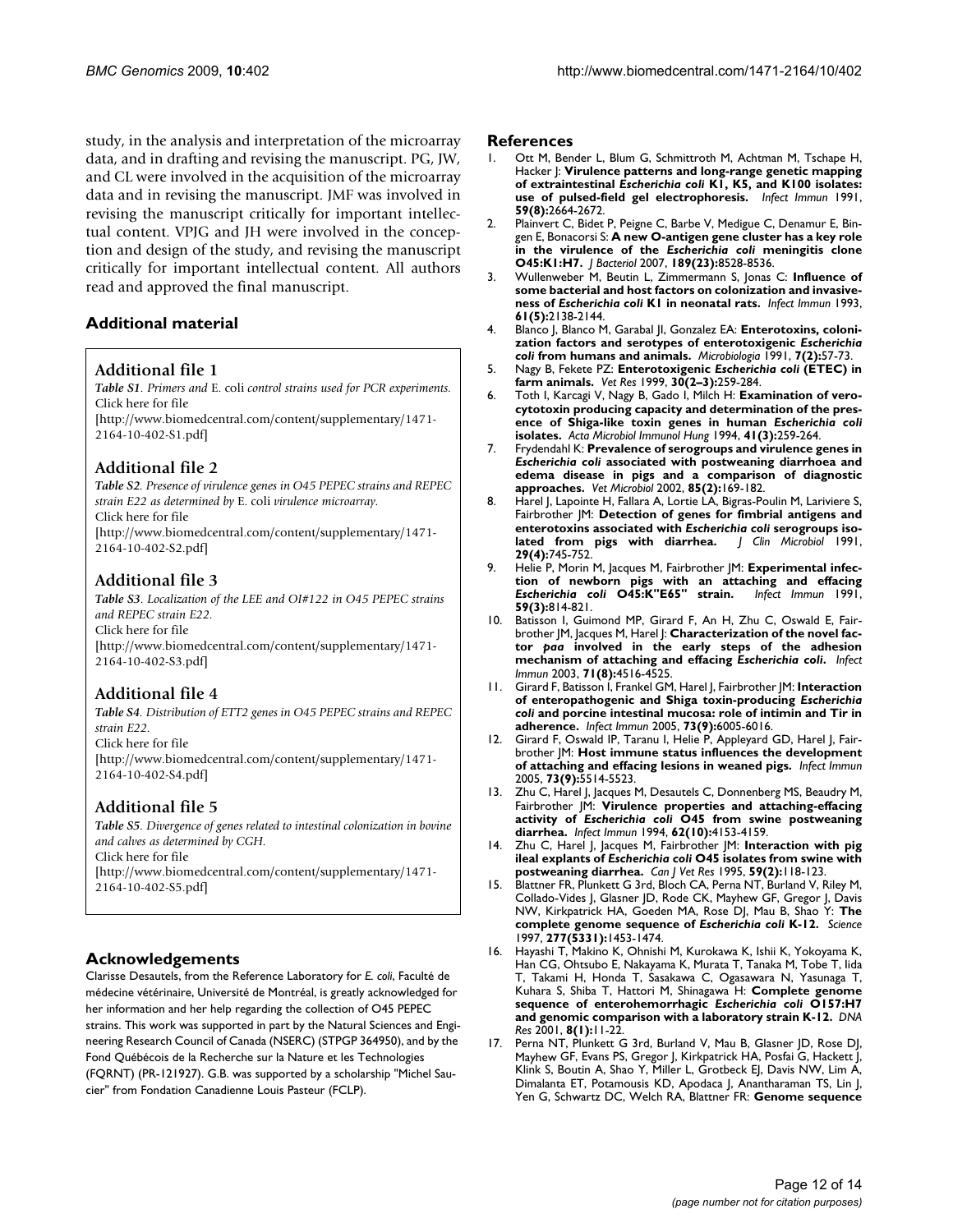**of enterohaemorrhagic** *Escherichia coli* **[O157:H7.](http://www.ncbi.nlm.nih.gov/entrez/query.fcgi?cmd=Retrieve&db=PubMed&dopt=Abstract&list_uids=11206551)** *Nature* 2001, **409(6819):**529-533.

- 18. Kaper JB, Mellies JL, Nataro JP: **Pathogenicity islands and other mobile genetic elements of diarrheagenic** *E. coli***.** Washington D. C.: ASM Press; 1999.
- 19. Zhang Y, Laing C, Steele M, Ziebell K, Johnson R, Benson AK, Taboada E, Gannon VP: **Genome evolution in major** *Escherichia coli* **[O157:H7 lineages.](http://www.ncbi.nlm.nih.gov/entrez/query.fcgi?cmd=Retrieve&db=PubMed&dopt=Abstract&list_uids=17506902)** *BMC Genomics* 2007, **8:**121.
- 20. Elliott SJ, Wainwright LA, McDaniel TK, Jarvis KG, Deng YK, Lai LC, McNamara BP, Donnenberg MS, Kaper JB: **The complete sequence of the locus of enterocyte effacement (LEE) from enteropathogenic** *Escherichia coli* **[E2348/69.](http://www.ncbi.nlm.nih.gov/entrez/query.fcgi?cmd=Retrieve&db=PubMed&dopt=Abstract&list_uids=9593291)** *Mol Microbiol* 1998, **28(1):**1-4.
- 21. Sperandio V, Kaper JB, Bortolini MR, Neves BC, Keller R, Trabulsi LR: **Characterization of the locus of enterocyte effacement (LEE) in different enteropathogenic** *Escherichia coli* **(EPEC) and Shiga-toxin producing** *Escherichia coli* **[\(STEC\) serotypes.](http://www.ncbi.nlm.nih.gov/entrez/query.fcgi?cmd=Retrieve&db=PubMed&dopt=Abstract&list_uids=9675859)** *FEMS Microbiol Lett* 1998, **164(1):**133-139.
- 22. Bruant G, Maynard C, Bekal S, Gaucher I, Masson L, Brousseau R, Harel  $\vert$ : **Development and validation of an oligonucleotide microarray for detection of multiple virulence and antimicrobial resistance genes in** *Escherichia coli***[.](http://www.ncbi.nlm.nih.gov/entrez/query.fcgi?cmd=Retrieve&db=PubMed&dopt=Abstract&list_uids=16672535)** *Appl Environ Microbiol* 2006, **72(5):**3780-3784.
- 23. An H, Fairbrother JM, Desautels C, Mabrouk T, Dugourd D, Dezfulian H, Harel J: **Presence of the LEE (locus of enterocyte effacement) in pig attaching and effacing** *Escherichia coli* **and characterization of** *eae***,** *espA***,** *espB* **and** *espD* **[genes of PEPEC \(pig](http://www.ncbi.nlm.nih.gov/entrez/query.fcgi?cmd=Retrieve&db=PubMed&dopt=Abstract&list_uids=10799279) [EPEC\) strain 1390.](http://www.ncbi.nlm.nih.gov/entrez/query.fcgi?cmd=Retrieve&db=PubMed&dopt=Abstract&list_uids=10799279)** *Microb Pathog* 2000, **28(5):**291-300.
- 24. Beutin L, Kaulfuss S, Herold S, Oswald E, Schmidt H: **Genetic analysis of enteropathogenic and enterohemorrhagic** *Escherichia coli* **[serogroup O103 strains by molecular typing of virulence](http://www.ncbi.nlm.nih.gov/entrez/query.fcgi?cmd=Retrieve&db=PubMed&dopt=Abstract&list_uids=15814965) [and housekeeping genes and pulsed-field gel electrophoresis.](http://www.ncbi.nlm.nih.gov/entrez/query.fcgi?cmd=Retrieve&db=PubMed&dopt=Abstract&list_uids=15814965)** *J Clin Microbiol* 2005, **43(4):**1552-1563.
- 25. Camguilhem R, Milon A: **Biotypes and O serogroups of** *Escherichia coli* **[involved in intestinal infections of weaned](http://www.ncbi.nlm.nih.gov/entrez/query.fcgi?cmd=Retrieve&db=PubMed&dopt=Abstract&list_uids=2656746) [rabbits: clues to diagnosis of pathogenic strains.](http://www.ncbi.nlm.nih.gov/entrez/query.fcgi?cmd=Retrieve&db=PubMed&dopt=Abstract&list_uids=2656746)** *J Clin Microbiol* 1989, **27(4):**743-747.
- 26. Kim CC, Joyce EA, Chan K, Falkow S: **[Improved analytical meth](http://www.ncbi.nlm.nih.gov/entrez/query.fcgi?cmd=Retrieve&db=PubMed&dopt=Abstract&list_uids=12429064)[ods for microarray-based genome-composition analysis.](http://www.ncbi.nlm.nih.gov/entrez/query.fcgi?cmd=Retrieve&db=PubMed&dopt=Abstract&list_uids=12429064)** *Genome Biol* 2002, **3(11):**RESEARCH0065.
- Saeed AI, Sharov V, White J, Li J, Liang W, Bhagabati N, Braisted J, Klapa M, Currier T, Thiagarajan M, Sturn A, Snuffin M, Rezantsev A, Popov D, Ryltsov A, Kostukovich E, Borisovsky I, Liu Z, Vinsavich A, Trush V, Quackenbush J: **[TM4: a free, open-source system for](http://www.ncbi.nlm.nih.gov/entrez/query.fcgi?cmd=Retrieve&db=PubMed&dopt=Abstract&list_uids=12613259) [microarray data management and analysis.](http://www.ncbi.nlm.nih.gov/entrez/query.fcgi?cmd=Retrieve&db=PubMed&dopt=Abstract&list_uids=12613259)** *Biotechniques* 2003, **34(2):**374-378.
- 28. McDaniel TK, Jarvis KG, Donnenberg MS, Kaper JB: **[A genetic locus](http://www.ncbi.nlm.nih.gov/entrez/query.fcgi?cmd=Retrieve&db=PubMed&dopt=Abstract&list_uids=7878036) [of enterocyte effacement conserved among diverse entero](http://www.ncbi.nlm.nih.gov/entrez/query.fcgi?cmd=Retrieve&db=PubMed&dopt=Abstract&list_uids=7878036)[bacterial pathogens.](http://www.ncbi.nlm.nih.gov/entrez/query.fcgi?cmd=Retrieve&db=PubMed&dopt=Abstract&list_uids=7878036)** *Proc Natl Acad Sci USA* 1995, **92(5):**1664-1668.
- 29. Bielaszewska M, Sonntag AK, Schmidt MA, Karch H: **Presence of virulence and fitness gene modules of enterohemorrhagic** *Escherichia coli* **in atypical enteropathogenic** *Escherichia coli* **[O26.](http://www.ncbi.nlm.nih.gov/entrez/query.fcgi?cmd=Retrieve&db=PubMed&dopt=Abstract&list_uids=17544311)** *Microbes Infect* 2007, **9(7):**891-897.
- 30. Bertin Y, Boukhors K, Livrelli V, Martin C: **Localization of the insertion site and pathotype determination of the locus of enterocyte effacement of shiga toxin-producing** *Escherichia coli* **[strains.](http://www.ncbi.nlm.nih.gov/entrez/query.fcgi?cmd=Retrieve&db=PubMed&dopt=Abstract&list_uids=14711626)** *Appl Environ Microbiol* 2004, **70(1):**61-68.
- 31. Hartleib S, Prager R, Hedenstrom I, Lofdahl S, Tschape H: **Prevalence of the new, SPI1-like, pathogenicity island ETT2 among** *Escherichia coli***[.](http://www.ncbi.nlm.nih.gov/entrez/query.fcgi?cmd=Retrieve&db=PubMed&dopt=Abstract&list_uids=12635931)** *Int J Med Microbiol* 2003, **292(7– 8):**487-493.
- Clermont O, Bonacorsi S, Bingen E: Rapid and simple determina**tion of the** *Escherichia coli* **[phylogenetic group.](http://www.ncbi.nlm.nih.gov/entrez/query.fcgi?cmd=Retrieve&db=PubMed&dopt=Abstract&list_uids=11010916)** *Appl Environ Microbiol* 2000, **66(10):**4555-4558.
- 33. Girardeau JP, Dalmasso A, Bertin Y, Ducrot C, Bord S, Livrelli V, Vernozy-Rozand C, Martin C: **Association of virulence genotype with phylogenetic background in comparison to different seropathotypes of Shiga toxin-producing** *Escherichia coli* **[iso](http://www.ncbi.nlm.nih.gov/entrez/query.fcgi?cmd=Retrieve&db=PubMed&dopt=Abstract&list_uids=16333104)[lates.](http://www.ncbi.nlm.nih.gov/entrez/query.fcgi?cmd=Retrieve&db=PubMed&dopt=Abstract&list_uids=16333104)** *J Clin Microbiol* 2005, **43(12):**6098-6107.
- 34. Gruenheid S, Sekirov I, Thomas NA, Deng W, O'Donnell P, Goode D, Li Y, Frey EA, Brown NF, Metalnikov P, Pawson T, Ashman K, Finlay BB: **Identification and characterization of NleA, a non-LEE-encoded type III translocated virulence factor of enterohaemorrhagic** *Escherichia coli* **[O157:H7.](http://www.ncbi.nlm.nih.gov/entrez/query.fcgi?cmd=Retrieve&db=PubMed&dopt=Abstract&list_uids=14982621)** *Mol Microbiol* 2004, **51(5):**1233-1249.
- 35. Afset JE, Bruant G, Brousseau R, Harel J, Anderssen E, Bevanger L, Bergh K: **Identification of virulence genes linked with diarrhea due to atypical enteropathogenic** *Escherichia coli* **[by DNA](http://www.ncbi.nlm.nih.gov/entrez/query.fcgi?cmd=Retrieve&db=PubMed&dopt=Abstract&list_uids=17021100) [microarray analysis and PCR.](http://www.ncbi.nlm.nih.gov/entrez/query.fcgi?cmd=Retrieve&db=PubMed&dopt=Abstract&list_uids=17021100)** *J Clin Microbiol* 2006, **44(10):**3703-3711.
- 36. Karmali MA, Mascarenhas M, Shen S, Ziebell K, Johnson S, Reid-Smith R, Isaac-Renton J, Clark C, Rahn K, Kaper JB: **Association of genomic O island 122 of** *Escherichia coli* **EDL 933 with verocytotoxin-producing** *Escherichia coli* **[seropathotypes that are](http://www.ncbi.nlm.nih.gov/entrez/query.fcgi?cmd=Retrieve&db=PubMed&dopt=Abstract&list_uids=14605120) [linked to epidemic and/or serious disease.](http://www.ncbi.nlm.nih.gov/entrez/query.fcgi?cmd=Retrieve&db=PubMed&dopt=Abstract&list_uids=14605120)** *J Clin Microbiol* 2003, **41(11):**4930-4940.
- 37. Frankel G, Phillips AD: **Attaching effacing** *Escherichia coli* **[and](http://www.ncbi.nlm.nih.gov/entrez/query.fcgi?cmd=Retrieve&db=PubMed&dopt=Abstract&list_uids=18053003) [paradigms of Tir-triggered actin polymerization: getting off](http://www.ncbi.nlm.nih.gov/entrez/query.fcgi?cmd=Retrieve&db=PubMed&dopt=Abstract&list_uids=18053003) [the pedestal.](http://www.ncbi.nlm.nih.gov/entrez/query.fcgi?cmd=Retrieve&db=PubMed&dopt=Abstract&list_uids=18053003)** *Cell Microbiol* 2008, **10(3):**549-556.
- 38. Ogura Y, Ooka T, Whale A, Garmendia J, Beutin L, Tennant S, Krause G, Morabito S, Chinen I, Tobe T, Abe H, Tozzoli R, Caprioli A, Rivas M, Robins-Browne R, Hayashi T, Frankel G: **TccP2 of O157:H7 and non-O157 enterohemorrhagic** *Escherichia coli* **[\(EHEC\): chal](http://www.ncbi.nlm.nih.gov/entrez/query.fcgi?cmd=Retrieve&db=PubMed&dopt=Abstract&list_uids=17101643)[lenging the dogma of EHEC-induced actin polymerization.](http://www.ncbi.nlm.nih.gov/entrez/query.fcgi?cmd=Retrieve&db=PubMed&dopt=Abstract&list_uids=17101643)** *Infect Immun* 2007, **75(2):**604-612.
- 39. Whale AD, Garmendia J, Gomes TA, Frankel G: **A novel category of enteropathogenic** *Escherichia coli* **[simultaneously utilizes](http://www.ncbi.nlm.nih.gov/entrez/query.fcgi?cmd=Retrieve&db=PubMed&dopt=Abstract&list_uids=16681840) [the Nck and TccP pathways to induce actin remodelling.](http://www.ncbi.nlm.nih.gov/entrez/query.fcgi?cmd=Retrieve&db=PubMed&dopt=Abstract&list_uids=16681840)** *Cell Microbiol* 2006, **8(6):**999-1008.
- 40. Whale AD, Hernandes RT, Ooka T, Beutin L, Schuller S, Garmendia J, Crowther L, Vieira MA, Ogura Y, Krause G, Phillips AD, Gomes TA, Hayashi T, Frankel G: **TccP2-mediated subversion of actin dynamics by EPEC 2 – a distinct evolutionary lineage of enteropathogenic** *Escherichia coli***[.](http://www.ncbi.nlm.nih.gov/entrez/query.fcgi?cmd=Retrieve&db=PubMed&dopt=Abstract&list_uids=17526832)** *Microbiology* 2007, **153(Pt 6):**1743-1755.
- 41. Deng W, Puente JL, Gruenheid S, Li Y, Vallance BA, Vazquez A, Barba J, Ibarra JA, O'Donnell P, Metalnikov P, Ashman K, Lee S, Goode D, Pawson T, Finlay BB: **[Dissecting virulence: systematic and func](http://www.ncbi.nlm.nih.gov/entrez/query.fcgi?cmd=Retrieve&db=PubMed&dopt=Abstract&list_uids=14988506)[tional analyses of a pathogenicity island.](http://www.ncbi.nlm.nih.gov/entrez/query.fcgi?cmd=Retrieve&db=PubMed&dopt=Abstract&list_uids=14988506)** *Proc Natl Acad Sci USA* 2004, **101(10):**3597-3602.
- Makino S, Tobe T, Asakura H, Watarai M, Ikeda T, Takeshi K, Sasakawa C: **Distribution of the secondary type III secretion system locus found in enterohemorrhagic** *Escherichia coli* **O157:H7 isolates among Shiga toxin-producing** *E. coli* **[strains.](http://www.ncbi.nlm.nih.gov/entrez/query.fcgi?cmd=Retrieve&db=PubMed&dopt=Abstract&list_uids=12791847)** *J Clin Microbiol* 2003, **41(6):**2341-2347.
- Ren CP, Chaudhuri RR, Fivian A, Bailey CM, Antonio M, Barnes WM, Pallen MJ: **The ETT2 gene cluster, encoding a second type III secretion system from** *Escherichia coli***[, is present in the](http://www.ncbi.nlm.nih.gov/entrez/query.fcgi?cmd=Retrieve&db=PubMed&dopt=Abstract&list_uids=15150243) [majority of strains but has undergone widespread muta](http://www.ncbi.nlm.nih.gov/entrez/query.fcgi?cmd=Retrieve&db=PubMed&dopt=Abstract&list_uids=15150243)[tional attrition.](http://www.ncbi.nlm.nih.gov/entrez/query.fcgi?cmd=Retrieve&db=PubMed&dopt=Abstract&list_uids=15150243)** *J Bacteriol* 2004, **186(11):**3547-3560.
- 44. Dziva F, van Diemen PM, Stevens MP, Smith AJ, Wallis TS: **Identification of** *Escherichia coli* **[O157:H7 genes influencing coloniza](http://www.ncbi.nlm.nih.gov/entrez/query.fcgi?cmd=Retrieve&db=PubMed&dopt=Abstract&list_uids=15528651)[tion of the bovine gastrointestinal tract using signature](http://www.ncbi.nlm.nih.gov/entrez/query.fcgi?cmd=Retrieve&db=PubMed&dopt=Abstract&list_uids=15528651)[tagged mutagenesis.](http://www.ncbi.nlm.nih.gov/entrez/query.fcgi?cmd=Retrieve&db=PubMed&dopt=Abstract&list_uids=15528651)** *Microbiology* 2004, **150(Pt 11):**3631-3645.
- 45. van Diemen PM, Dziva F, Stevens MP, Wallis TS: **Identification of enterohemorrhagic** *Escherichia coli* **[O26:H- genes required](http://www.ncbi.nlm.nih.gov/entrez/query.fcgi?cmd=Retrieve&db=PubMed&dopt=Abstract&list_uids=15731074) [for intestinal colonization in calves.](http://www.ncbi.nlm.nih.gov/entrez/query.fcgi?cmd=Retrieve&db=PubMed&dopt=Abstract&list_uids=15731074)** *Infect Immun* 2005, **73(3):**1735-1743.
- 46. Kaper JB: **Defining EPEC.** *Rev Microbiol Sao Paulo* 1996, **27:**130-133.
- Malik A, Toth I, Beutin L, Schmidt H, Taminiau B, Dow MA, Morabito S, Oswald E, Mainil J, Nagy B: **Serotypes and intimin types of intestinal and faecal strains of** *eae* **+** *Escherichia coli* **[from](http://www.ncbi.nlm.nih.gov/entrez/query.fcgi?cmd=Retrieve&db=PubMed&dopt=Abstract&list_uids=16326041) [weaned pigs.](http://www.ncbi.nlm.nih.gov/entrez/query.fcgi?cmd=Retrieve&db=PubMed&dopt=Abstract&list_uids=16326041)** *Vet Microbiol* 2006, **114(1–2):**82-93.
- 48. Afset JE, Anderssen E, Bruant G, Harel J, Wieler L, Bergh K: **Phylogenetic backgrounds and virulence profiles of atypical enteropathogenic** *Escherichia coli* **[strains from a case-control study](http://www.ncbi.nlm.nih.gov/entrez/query.fcgi?cmd=Retrieve&db=PubMed&dopt=Abstract&list_uids=18463209) [using multilocus sequence typing and DNA microarray anal](http://www.ncbi.nlm.nih.gov/entrez/query.fcgi?cmd=Retrieve&db=PubMed&dopt=Abstract&list_uids=18463209)[ysis.](http://www.ncbi.nlm.nih.gov/entrez/query.fcgi?cmd=Retrieve&db=PubMed&dopt=Abstract&list_uids=18463209)** *J Clin Microbiol* 2008, **46(7):**2280-2290.
- 49. Vieira MA, Andrade JR, Trabulsi LR, Rosa AC, Dias AM, Ramos SR, Frankel G, Gomes TA: **Phenotypic and genotypic characteristics of** *Escherichia coli* **strains of non-enteropathogenic** *E. coli* **[\(EPEC\) serogroups that carry EAE and lack the EPEC adher](http://www.ncbi.nlm.nih.gov/entrez/query.fcgi?cmd=Retrieve&db=PubMed&dopt=Abstract&list_uids=11181153)[ence factor and Shiga toxin DNA probe sequences.](http://www.ncbi.nlm.nih.gov/entrez/query.fcgi?cmd=Retrieve&db=PubMed&dopt=Abstract&list_uids=11181153)** *J Infect Dis* 2001, **183(5):**762-772.
- 50. Trabulsi LR, Keller R, Tardelli Gomes TA: **Typical and atypical enteropathogenic** *Escherichia coli***[.](http://www.ncbi.nlm.nih.gov/entrez/query.fcgi?cmd=Retrieve&db=PubMed&dopt=Abstract&list_uids=11996687)** *Emerg Infect Dis* 2002, **8(5):**508-513.
- 51. Nicholls L, Grant TH, Robins-Browne RM: **Identification of a novel genetic locus that is required for in vitro adhesion of a clinical isolate of enterohaemorrhagic** *Escherichia coli* **[to epithe](http://www.ncbi.nlm.nih.gov/entrez/query.fcgi?cmd=Retrieve&db=PubMed&dopt=Abstract&list_uids=10652089)[lial cells.](http://www.ncbi.nlm.nih.gov/entrez/query.fcgi?cmd=Retrieve&db=PubMed&dopt=Abstract&list_uids=10652089)** *Mol Microbiol* 2000, **35(2):**275-288.